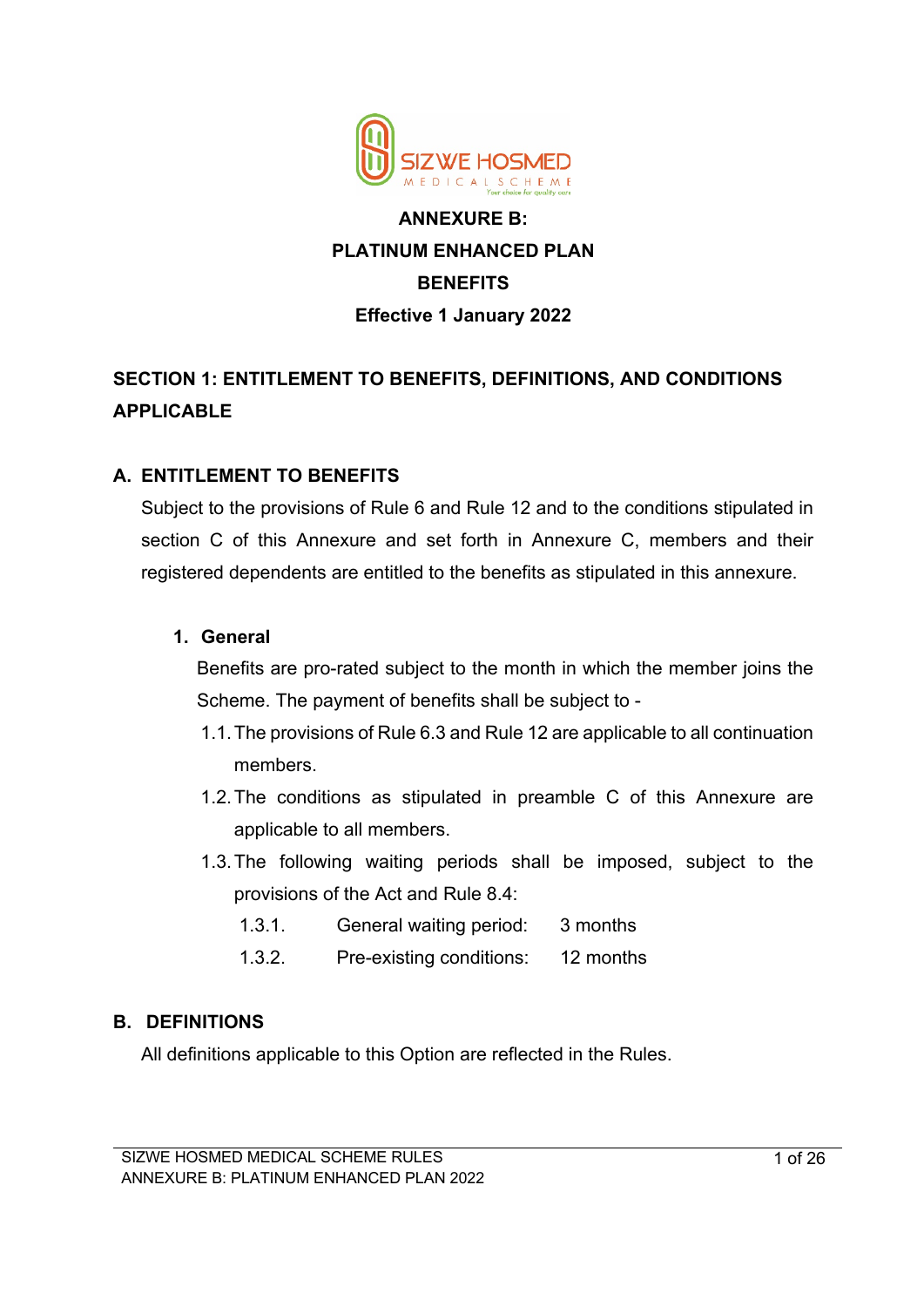## **C. CONDITIONS APPLICABLE**

- 1. Where specifically indicated in this Annexure that a member's entitlement to benefits shall be subject to such healthcare management programme the member shall be obliged to furnish any information required by the scheme to perform its duties.
- 2. Specifically, in the case of the hospital benefit management programme, the scheme may require particulars of diagnosis, clinical investigations, procedures and treatment by the attending medical practitioner of the beneficiary prior to and during admission of the beneficiary to hospital.
- 3. All hospital admissions must be authorised. A co-payment of R1 500 will be applied if authorisation was not obtained prior to admission.
	- 3.1.This co-payment will be waived in the event of an emergency.
- 4. Hospital stay is subject to Case Management protocols. 4.1.Frail care is not a covered benefit.
- 5. Day procedures and minor procedures are only payable at Day Hospital or doctors' rooms.
	- 5.1.Where a day procedure is done at a place outside the Day Hospital, it will be payable up to the cost of the day hospital, unless no day hospital is available.
	- 5.2.Where a minor procedure is done at a place outside the doctors' rooms it will be payable up to the cost of the doctors' rooms.

## 6. Back and Neck Preventative Programme:

6.1. Authorisation for spinal surgery for the treatment of chronic back and/or neck pain are subject to managed care protocols.

6.2. Managed care may request adherence to conservative clinical treatment prior to authorising surgery.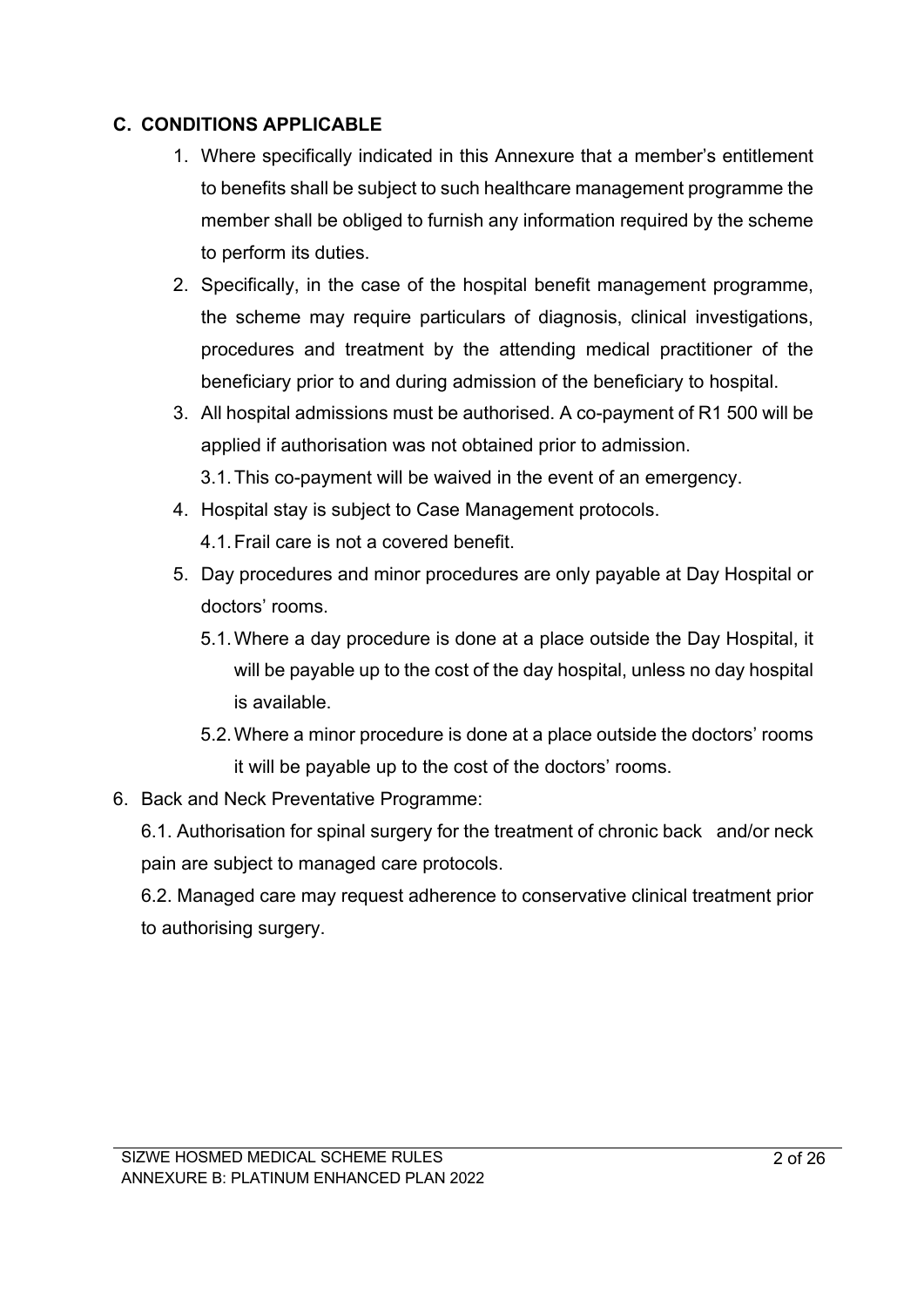## **SECTION 2: SCHEDULE OF BENEFITS**

#### **D. OUT OF HOSPITAL BENEFITS**

#### **1. Prescribed Minimum Benefits (PMB):**

In accordance with the Medical Schemes Act, costs will be covered related to the diagnosis, treatment and care of the following conditions as updated by the Council for Medical Schemes (https://www.medicalschemes.com):

- i. medical emergencies,
- ii. chronic conditions as listed in the Chronic Disease List (CDL),
- iii. and medical conditions listed in the Diagnosis Treatment Pairs (DTPs),.

This definition shall apply whenever "PMB applicable" appears in the definition of benefits below. Managed care clinical protocols and designated service provider (DSP) networks are applicable.

### **2. DAY-TO-DAY BENEFITS**

2.1.The following benefits are covered subject to day-to-day benefit limitations: General Practitioners, Specialists (excludes Psychiatrists), Physiotherapists, Radiologists, Pathologists and Acute Medicines

|                                    | Limit               |
|------------------------------------|---------------------|
| Member without dependents          | R <sub>11</sub> 362 |
| Member with one dependent          | R <sub>16</sub> 287 |
| Member with two dependents         | R <sub>18</sub> 740 |
| Member with three dependents       | R <sub>20</sub> 392 |
| Member with four dependents        | R22 855             |
| Member with five dependents        | R <sub>25</sub> 329 |
| Member with six or more dependents | R27 639             |

#### **3. GENERAL PRACTITIONERS**

3.1.100% Sizwe Hosmed rates for visits by general practitioners in the supplier's room or patient's home subject to the number of GP visits stipulated below.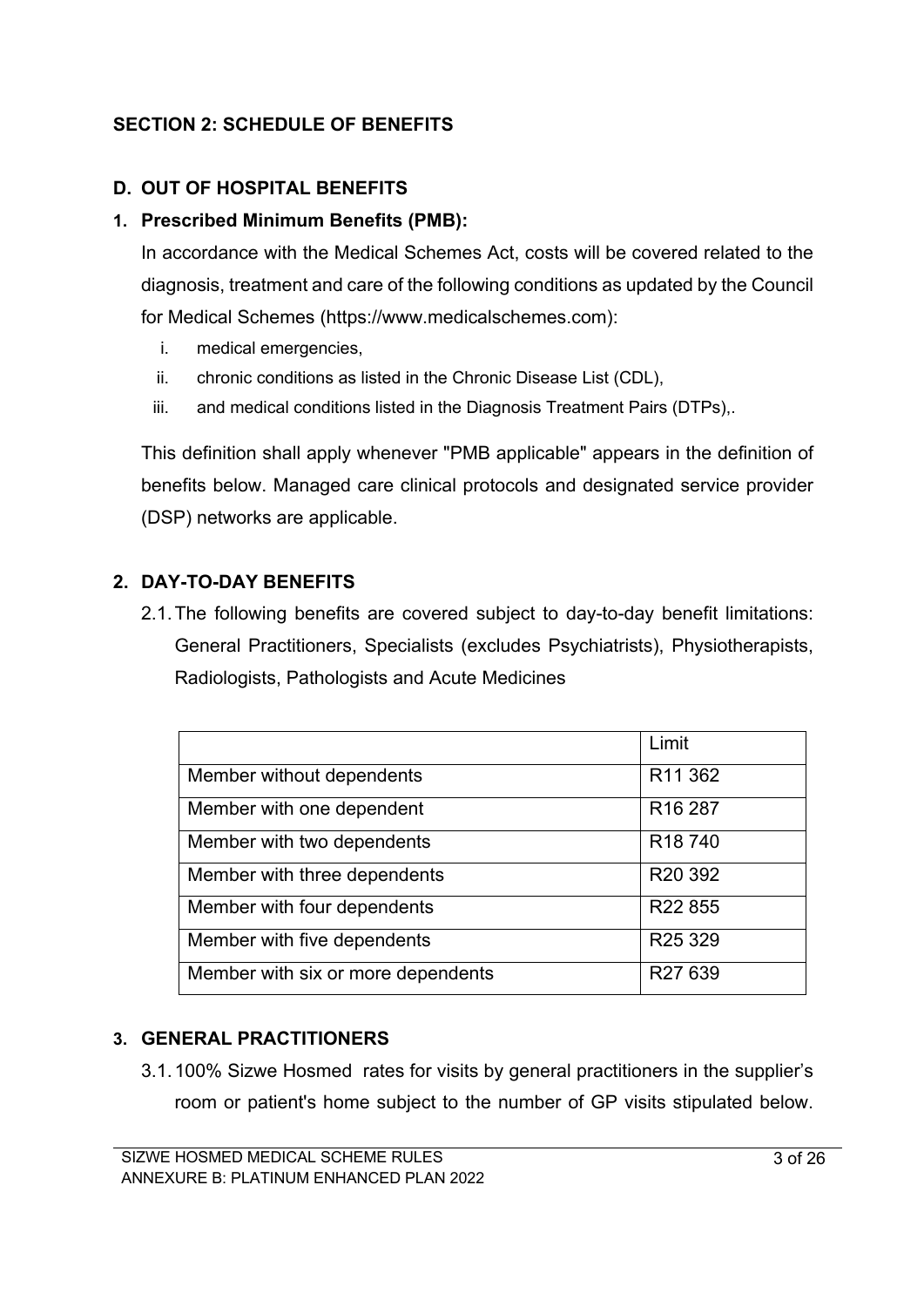The benefits are subject to availability of funds in the day to day limit described in paragraph D.22 above. PMB applicable.

|                                    | Number of visits |
|------------------------------------|------------------|
| Member without dependents          | 7                |
| Member with one dependent          | 14               |
| Member with two dependents         | 16               |
| Member with three dependents       | 18               |
| Member with four dependents        | 20               |
| Member with five dependents        | 21               |
| Member with six or more dependents | 22               |

## 4. Covid Benefit

Covid benefit provides for the following:

4.1 Covid Vaccine as approved by SAPRA (South African Health Products Regulatory Authority)

- 4.2 Pathology Covid test as approved by CMS regulation
- 4.3 In-Hospital treatment for Covid pneumonia

## **5. SPECIALISTS**

- 5.1.100% Sizwe Hosmed rates for consultations and visits to specialists, subject to the stipulated number of specialists visits below, except in cases of emergencies and PMBs subject to overall day-to-day limit subject to overall day-to-day limit. PMB applicable.
- 5.2.Payment of specialist visits are subject to referral by a GP, with the exception of:
	- 5.2.1. Follow-up visits
	- 5.2.2. Emergencies
	- 5.2.3. Gynaecologist visits
	- 5.2.4. Paediatrician visits for babies up to the age of 12 months
- 5.3.Psychiatrists are excluded from this benefit and are covered under paragraph
	- D.16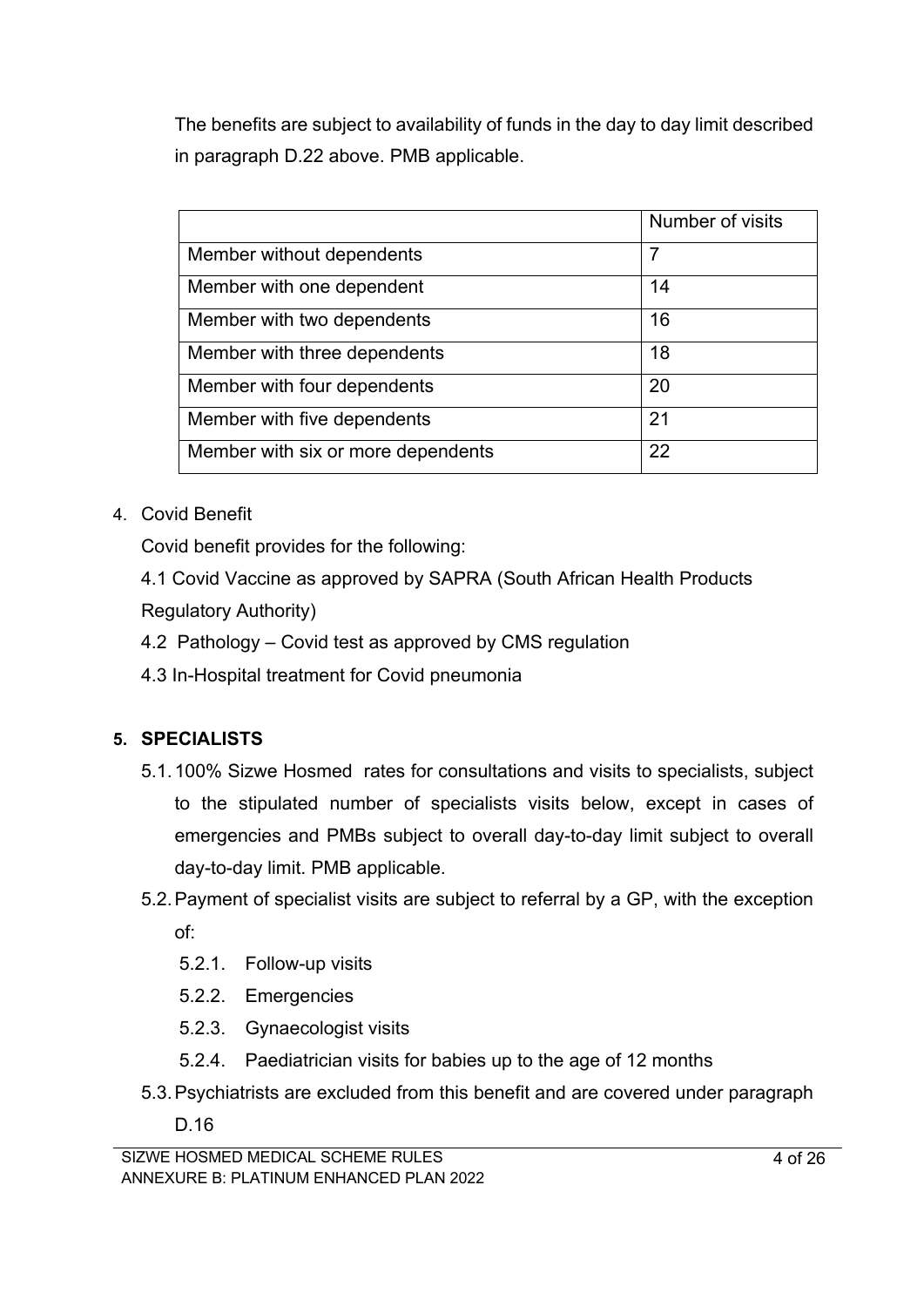|                                    | Number of visits |
|------------------------------------|------------------|
| Member without dependents          | 4                |
| Member with one dependent          | 8                |
| Member with two dependents         | 9                |
| Member with three dependents       | 10               |
| Member with four dependents        | 11               |
| Member with five dependents        | 12               |
| Member with six or more dependents | 13               |

### **6. PHYSIOTHERAPIST**

6.1.100% Sizwe Hosmed rates subject to the limit set out in the day-to-day benefits above. PMB applicable.

## **7. RADIOLOGY AND RADIOGRAPHY**

### 7.1.**General Radiology**

- 7.1.1. 100% Sizwe Hosmed rates for general diagnostic radiology subject to managed care guidelines and protocols
- 7.1.2. Tests related to oncology for registered beneficiaries are covered as part the Oncology Management Programme

### 7.2.**Specialised Radiology**

7.2.1. (MRI/CAT scan/Angiogram) subject to an overall combined in and out hospital limit of R32 794 per family per year

#### 7.3.**Interventional Radiology**

7.3.1. Refer to paragraph E.11.3.

## **8. PATHOLOGY**

- 8.1.100% Sizwe Hosmed rates for blood and histology tests and other pathology tests performed by a GP, medical specialist or the medical technician and private nurse practitioner subject to managed care guidelines and protocols
- 8.2.Pathology tests related to oncology and HIV/AIDS for registered beneficiaries are covered as part of the Disease Management Programme. PMB applicable.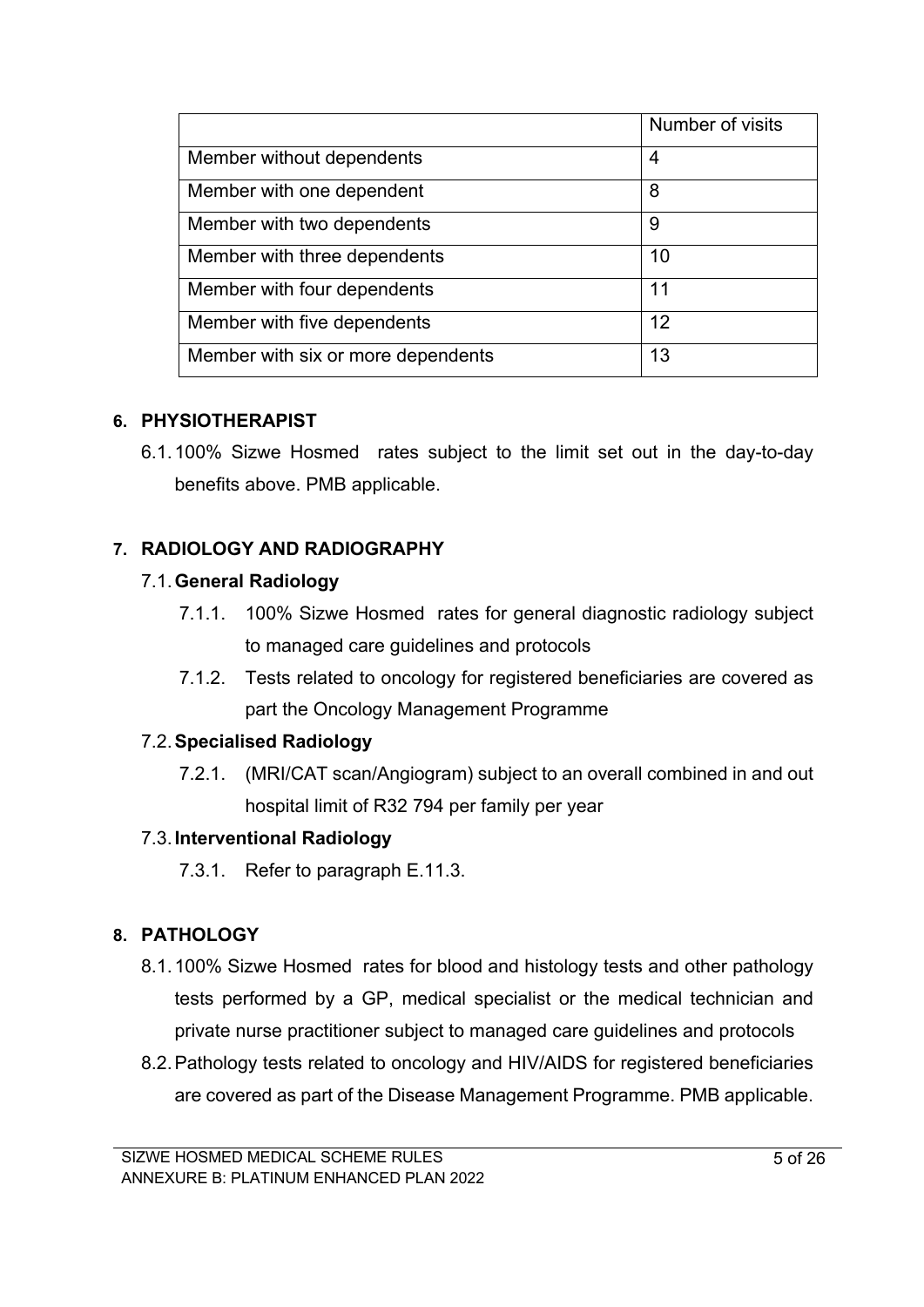#### **9. ACUTE MEDICINE**

9.1.Concurrently with the limits shown below, benefits for acute medication and pharmacy advised therapy (PAT) are subject to the overall day-to-day limit. Benefits will be exhausted when set limit is reached

|                                    | Sub-limit          |
|------------------------------------|--------------------|
| Member without dependents          | R <sub>3</sub> 952 |
| Member with one dependent          | R6 021             |
| Member with two dependents         | R7 115             |
| Member with three dependents       | R7 651             |
| Member with four dependents        | R8 757             |
| Member with five dependents        | R9 030             |
| Member with six or more dependents | R9 304             |

- 9.2.This benefit is subject to the conditions stipulated below:
	- 9.2.1. The Pharmaceutical Benefit Management Programme;
		- 9.2.1.1. Reimbursement is at 100% SEP plus
			- 9.2.1.1.1. the dispensing fee as per the Department of Health's latest gazetted Dispensing Regulations, or
			- 9.2.1.1.2. as per the Sizwe Hosmed tariff as negotiated with the service provider;
	- 9.2.2. Medicine must be prescribed by a person legally entitled to prescribe; and
	- 9.2.3. Medicine used during an in-hospital event is excluded from this benefit.

#### **10. MATERNITY AND INFERTILITY**

#### 10.1. **Antenatal Consultations**

10.1.1. 100% Sizwe Hosmed rates for antenatal consultations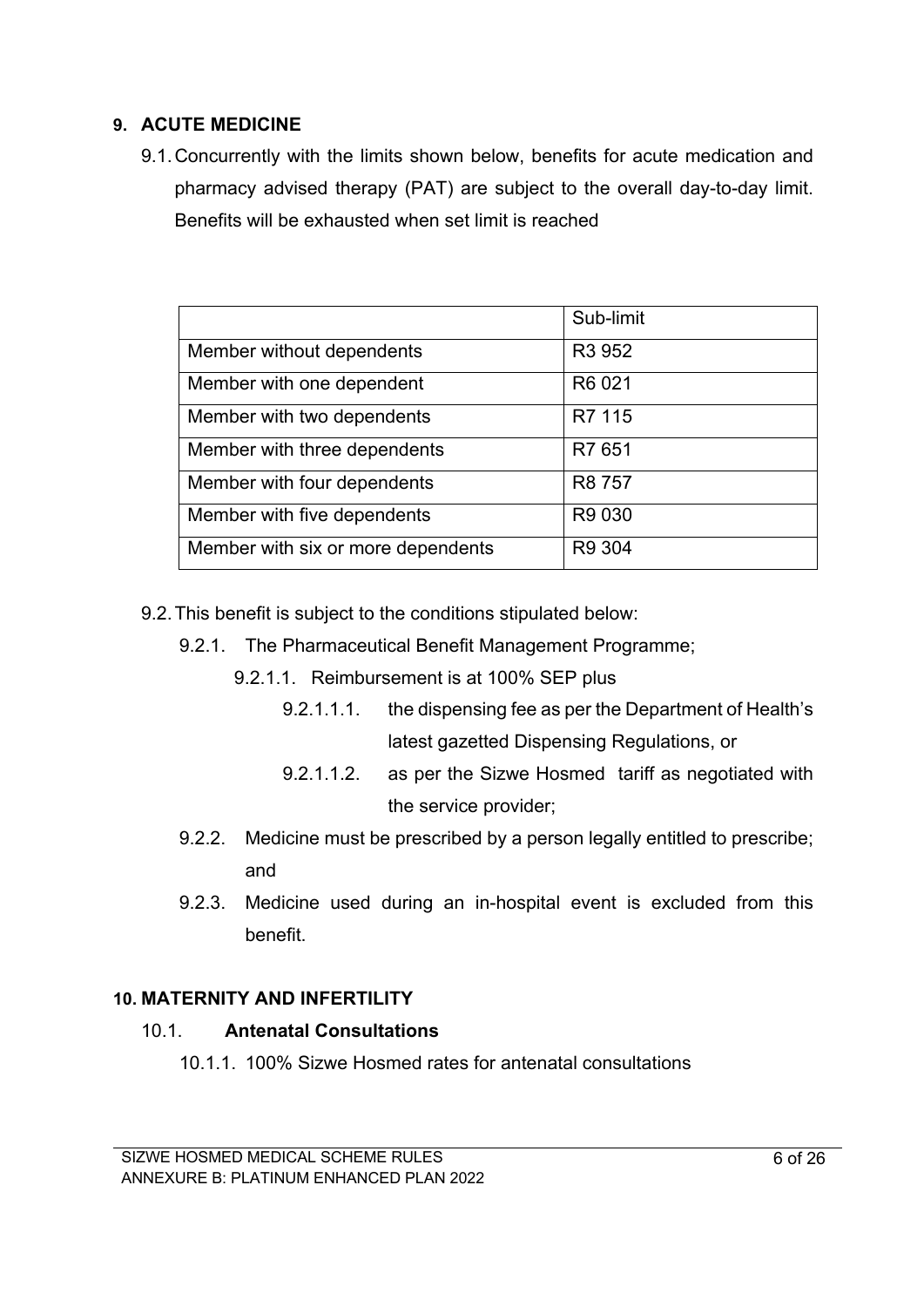- 10.1.2. Limited to nine (9) midwife, GP or Specialist antenatal visits per pregnancy, over and above the regular GP benefits as stated in paragraph D.3 above,.
- 10.1.3. Only four (4) specialist obstetrician visits per pregnancy at referral by the GP or midwife, over and above the regular specialist benefits as stated in paragraph D.5.

#### 10.2. **Pregnancy scan and tests**

- 10.2.1. 100% Sizwe Hosmed rates for pregnancy scans and the following pregnancy-related tests subject to registration for the maternity benefit management program:
	- 10.2.1.1. Two (2) Haemoglobin measurement tests,
	- 10.2.1.2. One (1) blood grouping test,
	- 10.2.1.3. One (1) VDRL test for syphilis and
	- 10.2.1.4. Two (2) HIV blood test over and above the regular pathology benefits in rule 1.1.5
	- 10.2.1.5. One (1) full blood count test
	- 10.2.1.6. Twelve (12) urine analysis tests
	- 10.2.1.7. Vitamins worth R114paid from day to day benefit
	- 10.2.1.8. Two (2) 2D scans per pregnancy, excluding the diagnostic sonar. Scans paid at 2D rates as per negotiated rates with the provider.

### 10.3. **Infertility**

- 10.3.1. Covered in accordance with Code 902 M of the PMB Regulations.
	- 10.3.1.1. All investigations for an infertility condition will be covered in a DSP hospital and in accordance with the policies of the relevant Public Authorities.

### **11.ADDITIONAL OUT OF HOSPITAL BENEFITS**

#### 11.1. **Private Nurse**

- 11.1.1. Subject to benefits at Sizwe Hosmed Private Nurse rates and Pre-Authorisation.
- 11.1.2. Frail care is not a covered benefit.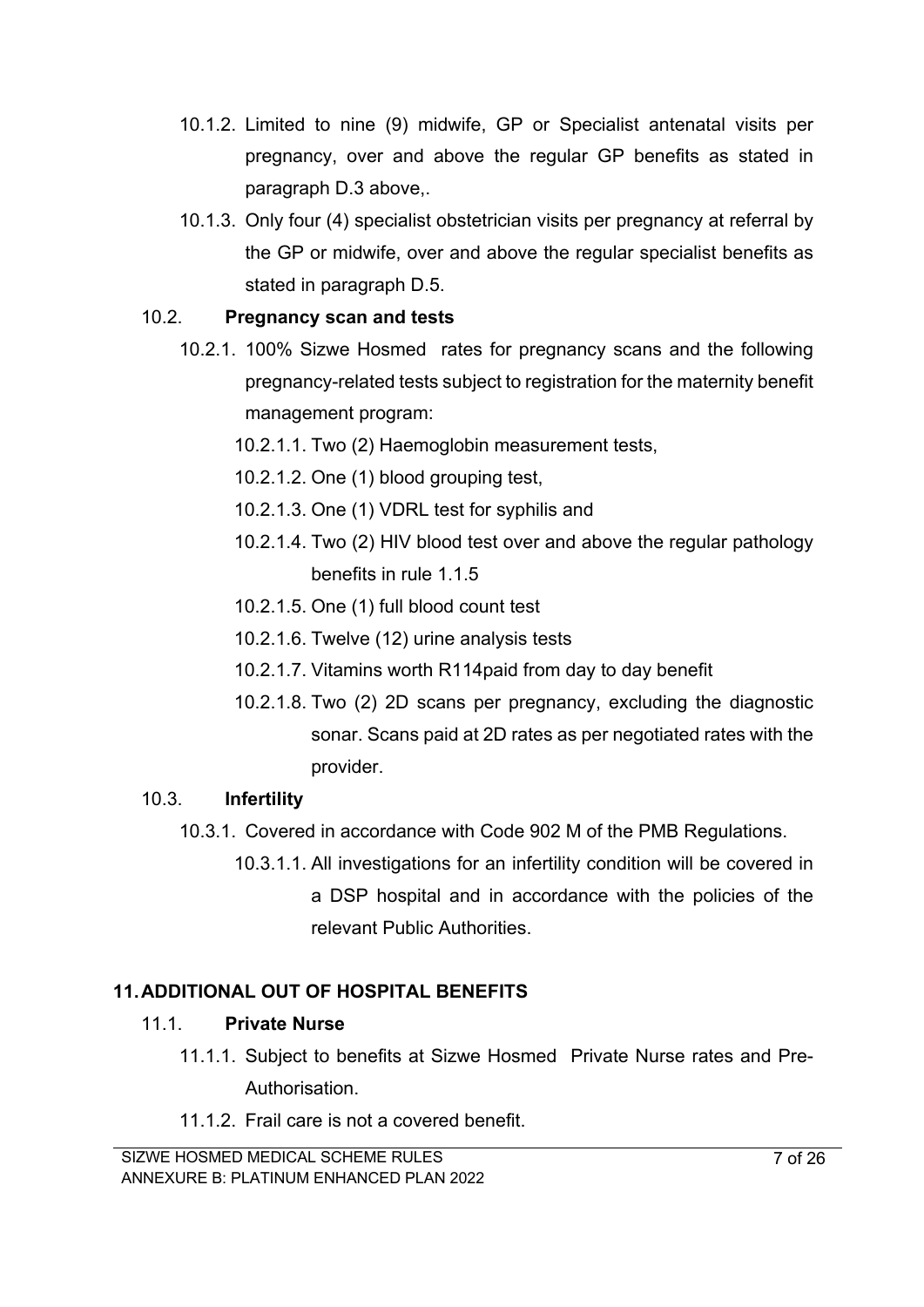- 11.1.3. Limit per year per family R7 826
- 11.1.4. PMB applicable

## 11.2. **Clinical and Medical Technologist**

- 11.2.1. 100% Sizwe Hosmed rates with the following annual limits per family included in the Auxiliary Services benefits
	- 11.2.1.1. Member without a dependent: R1 751
	- 11.2.1.2. Member with one or more dependent: R3 065
- 11.2.2. PMB applicable

## **12.AUXILIARY SERVICES**

- 12.1. Limited to speech therapy; podiatry; occupational therapy; social worker; dietetics; audiology, homeopathy; educational psychologist; biokinetist and registered counsellor subject to the provisions as stated below:
	- 12.1.1. 100% Sizwe Hosmed rates with the following annual limits per family:

| 12.1.2. Member without a dependent:        | R 1740             |
|--------------------------------------------|--------------------|
| 12.1.3. Member with one or more dependent: | R <sub>3</sub> 053 |

12.2. PMB applicable

## **13.ASSOCIATED HEALTH SERVICES**

## 13.1. **Chiropractic and Homeopathy Treatment**

- 13.1.1. 100% Sizwe Hosmed rates limited to R1 500 per beneficiary per year
- 13.1.2. Medicines prescribed and dispensed fall within the benefit limit

## **14.CHRONIC MEDICINES**

- 14.1. Reimbursement is at 100% SEP plus the dispensing fee as per the Department of Health's latest gazetted Dispensing Regulations;
- 14.2. 100% negotiated tariff at Preferred Provider Network, subject to formulary and clinical protocols.
- 14.3. 100% cost for PMB.
- 14.4. Prescribed Minimum Benefits chronic conditions subject to preauthorisation and registration on the Chronic Medicine Programme, preferred providers as well as treatment protocols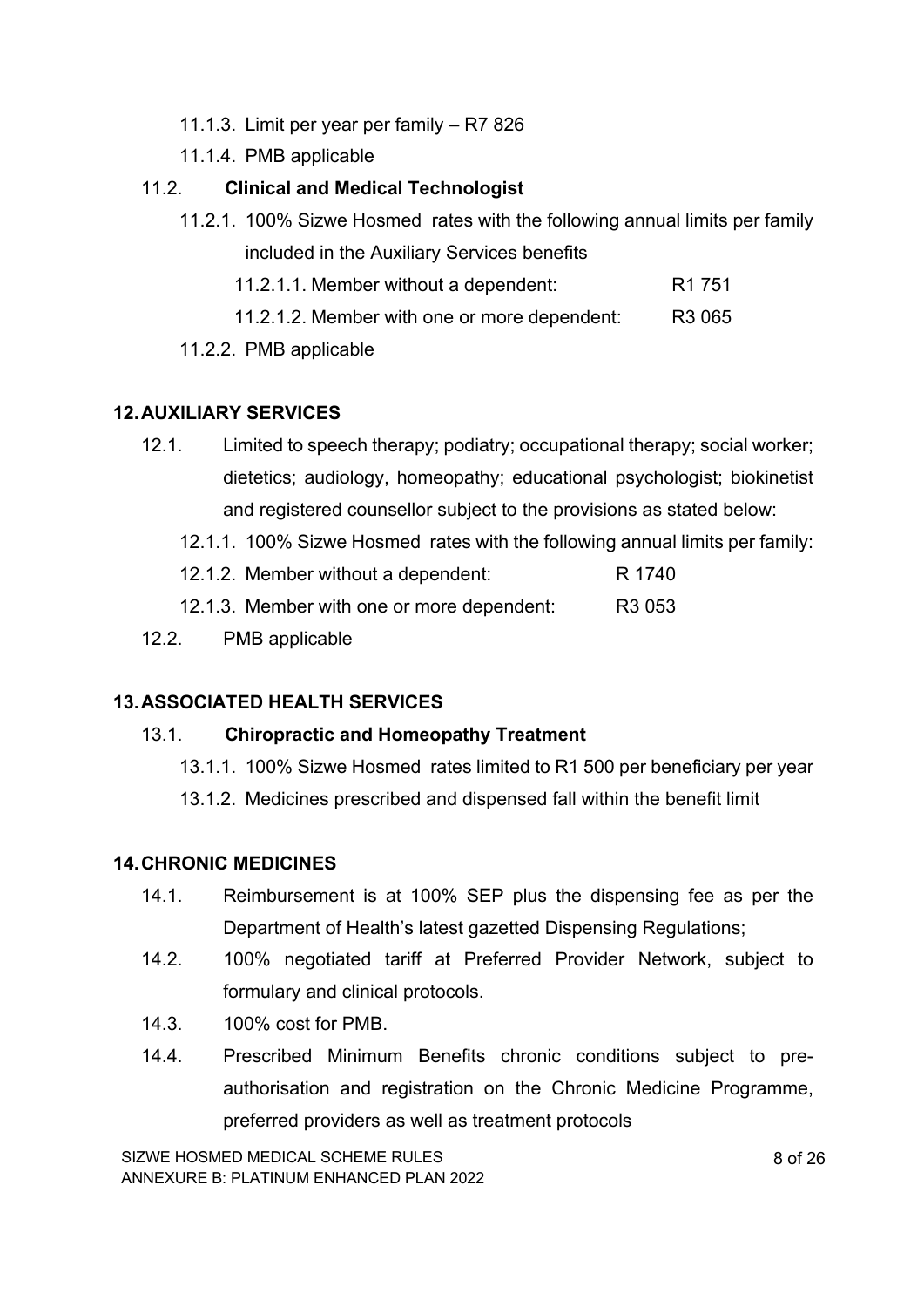#### 14.4.1. **PMB Chronic Conditions**

- 14.4.1.1. Only the CDL and non-CDL conditions listed below will be covered at 100% of the cost of registered medicines prescribed by a person legally entitled to prescribe, provided that:
	- 14.4.1.1.1. The beneficiary is registered on the Chronic Disease Management Programme
	- 14.4.1.1.2. Where there is a generic equivalent the benefit shall not exceed the maximum retail price of the generic equivalent;
	- 14.4.1.1.3. Medicines prescribed are within the formulary and where the formulary is not adhered to, a reference price will be applied;
	- 14.4.1.1.4. Where medication prescribed is not authorised the benefit shall be at 100% of the cost and subject to and charged against the limits set below.

| Addison's disease             | <b>Epilepsy</b>              |
|-------------------------------|------------------------------|
| Asthma                        | Glaucoma                     |
| Bipolar mood disorder         | Haemophilia                  |
| <b>Bronchiectasis</b>         | <b>HIV/AIDS</b>              |
| Cardiac failure               | Hyperlipidaemia              |
| Cardiomyopathy                | Hypertension                 |
| Chronic obstructive pulmonary | Hypothyroidism               |
| disease (COPD)                |                              |
| Chronic renal disease         | Multiple sclerosis           |
| Coronary artery disease       | Parkinson's disease          |
| Crohn's disease               | Rheumatoid arthritis         |
| Diabetes insipidus            | Schizophrenia                |
| Diabetes mellitus types 1 & 2 | Systemic lupus erythematosus |

#### CDL conditions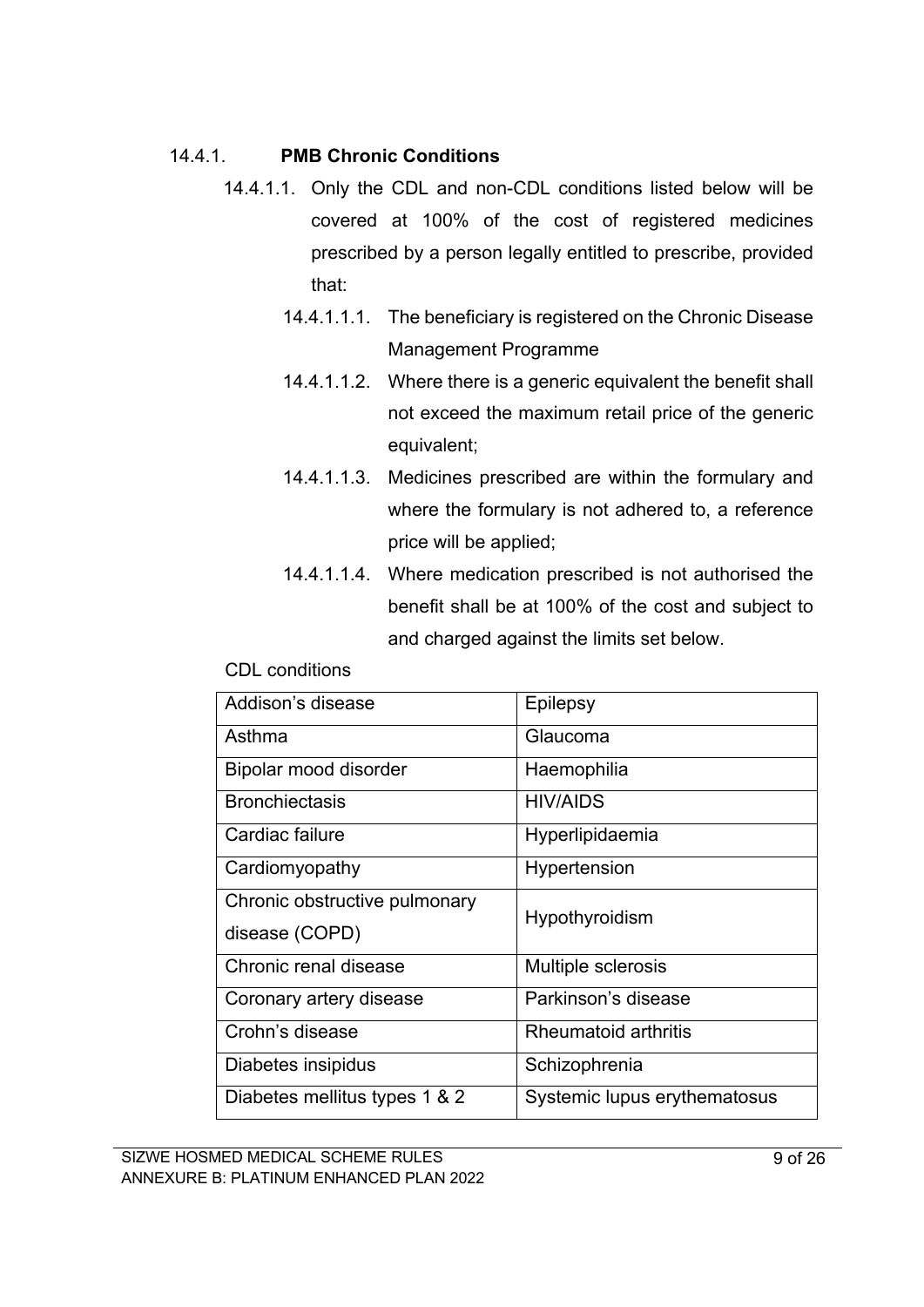| Dysrhythmias | Ulcerative colitis |
|--------------|--------------------|

#### Non-CDL conditions

| Allergic Rhinitis (ENT Treatment,   | Hormone replacement therapy |
|-------------------------------------|-----------------------------|
| Paediatric Treatment)               | (HRT)                       |
| Anaemia: vitamin B12 deficiency     | Hypoparathyroidism          |
| Anti-phospholipid syndrome          | Gout                        |
| Aplastic anaemia                    | Iron deficiency anaemia     |
| <b>Benign Prostatic Hypertrophy</b> | Osteo-arthritis             |
| Depression                          | <b>Stroke</b>               |
| Endocarditis                        |                             |

#### 14.4.2. **Non-PMB Chronic Conditions**

14.4.2.1. Medicines are subject to approval and acceptance on the Chronic Medicine Programme, conditions and limits stipulated in the table below. Subject to a maximum of R6 393 per beneficiary.

|                                    | Limit                           |
|------------------------------------|---------------------------------|
| Member without dependent           | R <sub>6</sub> 393              |
| Member with one dependent          | R12 807                         |
| Member with two dependents         | R <sub>19</sub> 221             |
| Member with three dependents       | R <sub>25</sub> 6 <sub>25</sub> |
| Member with four dependents        | R32 028                         |
| Member with five dependents        | R <sub>3</sub> 8453             |
| Member with six or more dependents | R44 868                         |

### **15.APPLIANCES**

15.1. 100% Sizwe Hosmed rate with the following annual limits per family:

| 15.1.1. Member without a dependent:        | R <sub>1</sub> 740 |
|--------------------------------------------|--------------------|
| 15.1.2. Member with one or more dependent: | R <sub>3</sub> 053 |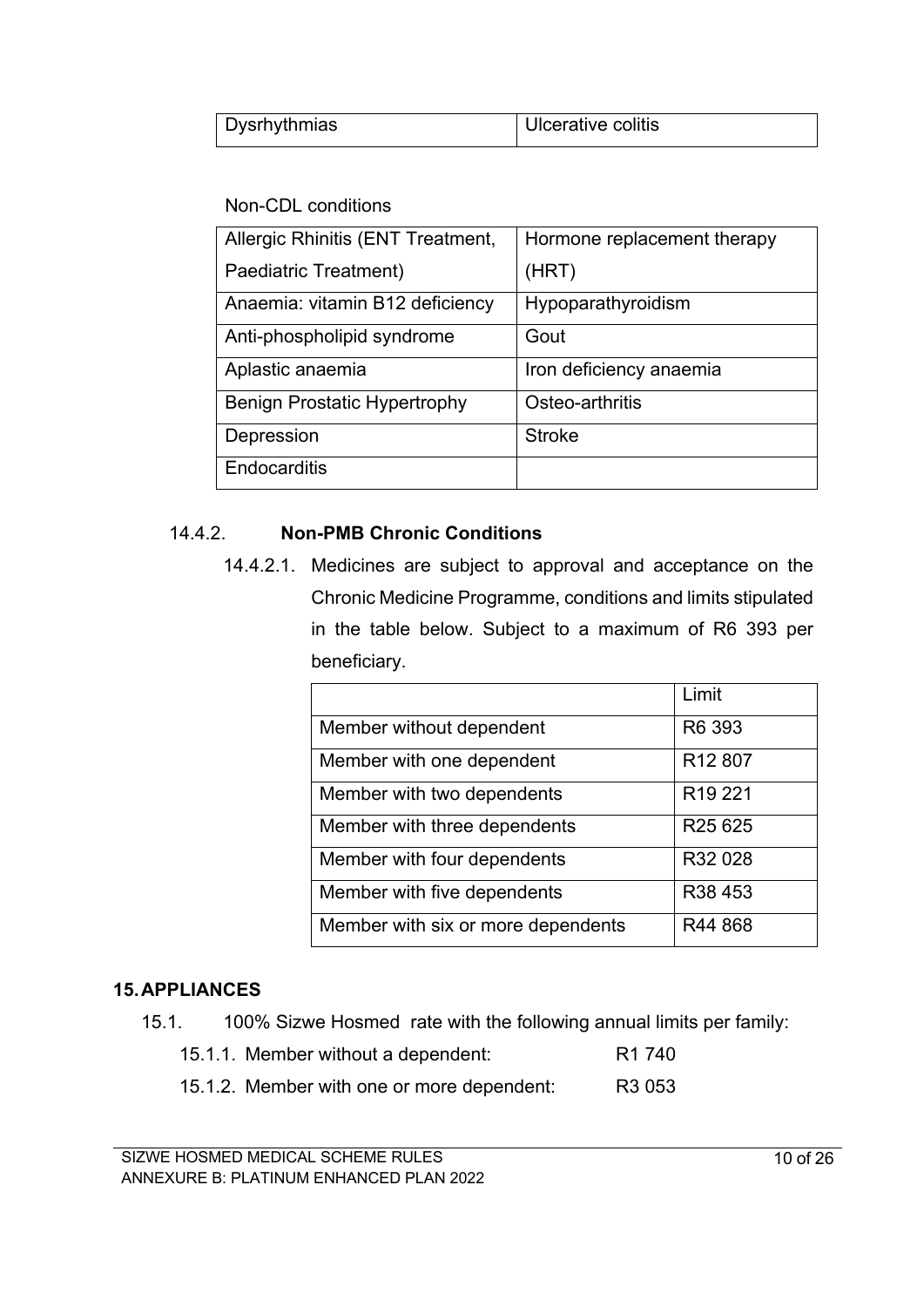- 15.2. Includes procurements towards the following devices and appliances subject to approval via managed care protocols:
	- 15.2.1. Nebulizer,
	- 15.2.2. Glucometer,
	- 15.2.3. Insulin pump and
	- 15.2.4. blood pressure machines
	- 15.2.5. Morphine pump,
	- 15.2.6. C-PAP machine and
	- 15.2.7. Other clinically appropriate unspecified appliance items.
- 15.3. Any appliance item is payable only once per year
- 15.4. The cost of C-PAP machines is payable from this benefit, subject to fulfilment of clinical criteria and procurement protocols
- 15.5. Prescribed Minimum Benefits apply. All items are payable at cost with no co-payment or deductibles, subject to minimum benefit package, preferred provider network and Managed Care clinical protocols

### **16.MENTAL HEALTH**

- 16.1. Limited to Psychiatrists, Clinical and Counselling Psychologists for mental health disorders.
- 16.2. Benefit excludes services covered under the auxiliary benefit.
- 16.3. Sizwe Hosmed 100% Sizwe Hosmed rates subject to annual limit of R9 525 per family
- 16.4. All consultations in doctors' rooms are paid at 100% Sizwe Hosmed rates subject to the mental health limit.
- 16.5. All PMBs are payable at cost with no co-payments or deductibles, subject to the minimum benefit package and managed care clinical protocols.

## **17.PREVENTATIVE CARE**

### 17.1. **Wellness consultations:**

17.1.1. Subject to a family limit of R1 696 per family per year

### 17.2. **Wellness screening**

17.2.1. Includes the following tests: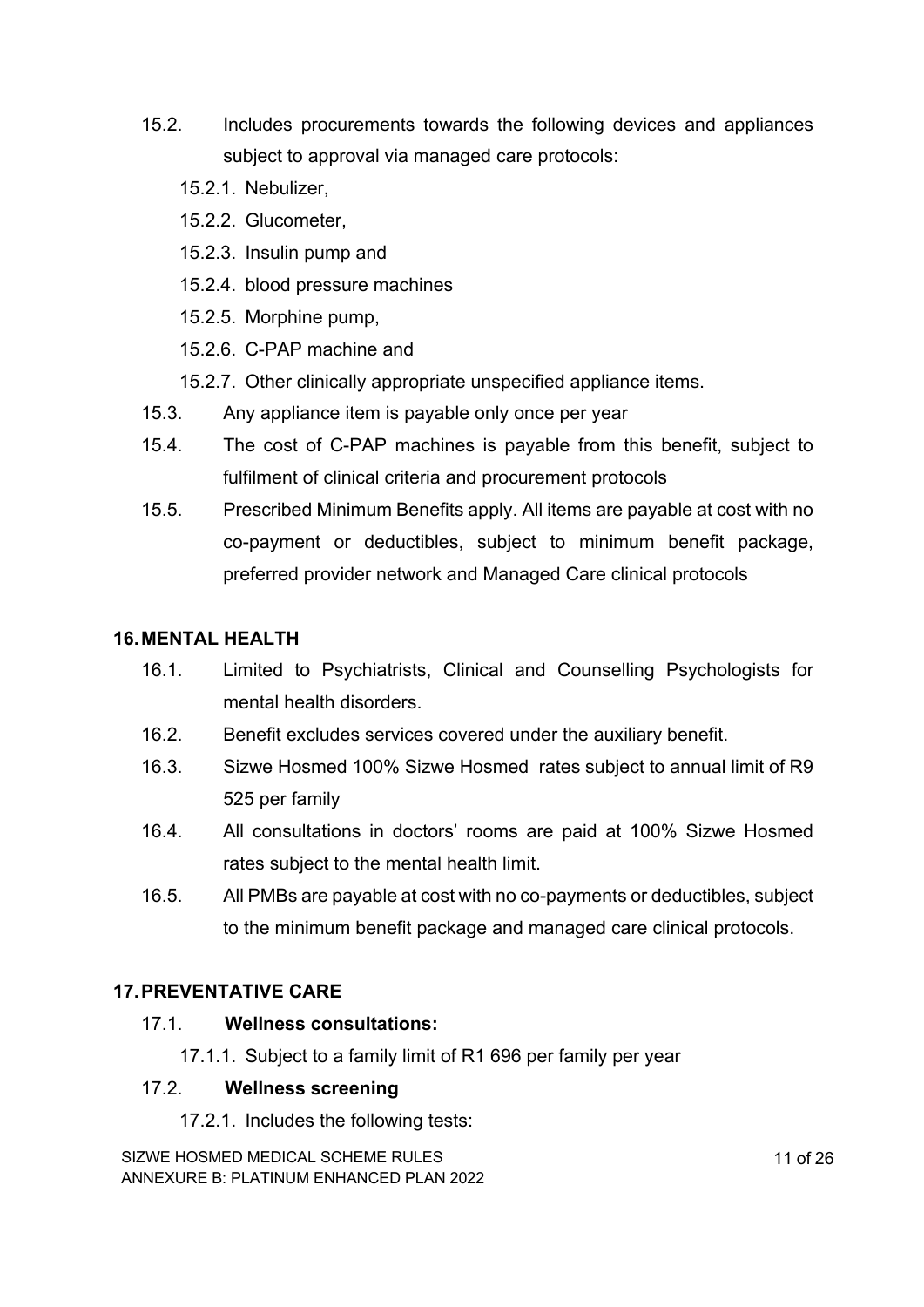- 17.2.1.1. Blood sugar,
- 17.2.1.2. Cholesterol,
- 17.2.1.3. Blood pressure,
- 17.2.1.4. Body Mass Index,
- 17.2.1.5. HIV testing
- 17.2.2. One screening test per beneficiary per year covered
- 17.2.3. One consultation visit in doctors rooms
- 17.2.4. Limited to R295per beneficiary per year at a Preferred Provider facility

#### 17.3. **Other screening tests**

- 17.3.1. Cover limited to the following tests:
	- 17.3.1.1. Females:
		- 17.3.1.1.1. Mammogram every two (2) years for women above age 40 years:
		- 17.3.1.1.2. Pap smear every two (2) years for women above 21 years
	- 17.3.1.2. Males (above 40 years): Prostate-Specific Antigen test
		- 17.3.1.2.1. Limited to one test per beneficiary per year
		- 17.3.1.2.2. Subject to family limit of R2 332per year

### 17.4. **Female Contraceptives**

17.4.1. Contraceptives limit of R3 021 per family per year subject to Managed Care protocols and formulary

### 17.5. **Vaccinations**

- 17.5.1. Flu vaccine
- 17.5.2. Pneumococcal vaccine
- 17.5.3. Human Papilloma Virus (HPV) vaccine
- 17.5.4. Immunisation for children six (6) years and younger,
- 17.5.5. Immunization permitted will be in line with those provided by the Department of Health, subject to family wellness screening family limit

#### **18.OPTICAL**

18.1. All sub-limits and rules specified are subject to Optical Benefit Management Program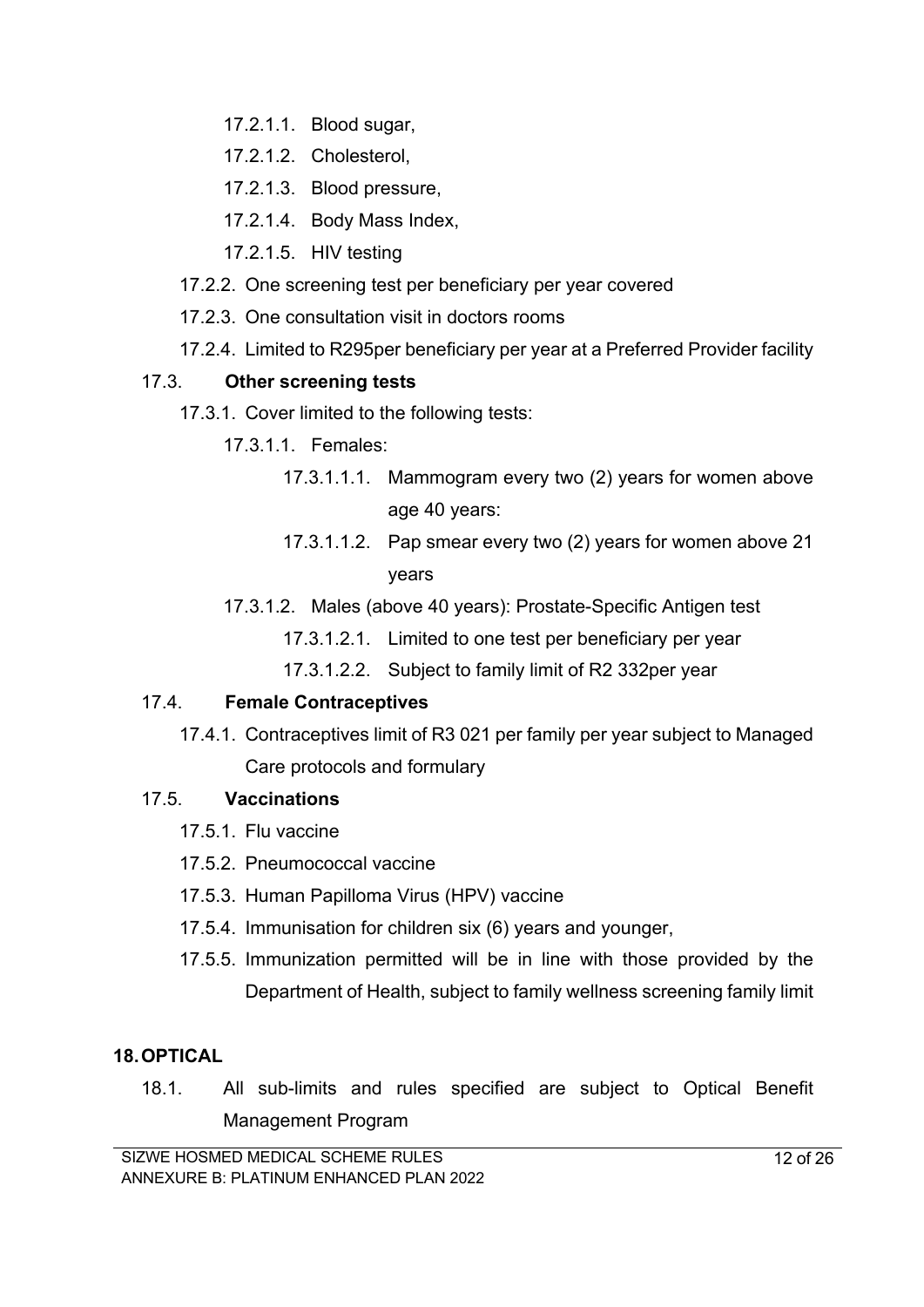- 18.1.1. One set of Spectacle Lenses and one set of Frames, or one set of Contact Lenses per beneficiary every two (2) years
- 18.1.2. Each beneficiary must choose either spectacles or contact lenses once every two (2) years
- 18.1.3. Eye test; one (1) test per beneficiary per twenty-four (24) months

#### 18.1.4. **Spectacles, lenses and frames**

18.1.4.1. 100% of Sizwe Hosmed rates for spectacles and lenses prescribed or supplied by a registered ophthalmologist, optometrist or supplementary optical practitioner

#### 18.1.5. **Visual examination**

18.1.5.1. If undertaken by a registered optometrist or ophthalmologist, shall be based on the Sizwe Hosmed rates. The benefit shall be 100% of the Sizwe Hosmed rate at the scheme's preferred provider network and shall be limited to one eye test per beneficiary per twenty-four months

#### 18.1.6. **Frames**

- 18.1.6.1. Limited to one pair per beneficiary per twenty-four (24) month period within the specified benefit. The difference, where applicable, is payable by the member directly to the supplier
- 18.1.6.2. The benefit is limited to one pair of spectacles per beneficiary per twenty-four (24) month period, except where two spectacles are approved by the Fund in place of a pair of spectacles with bifocal or multi focal lenses, after clinical motivation to the Fund by a registered optometrist or ophthalmologist
- 18.1.6.3. The benefit is limited to the negotiated tariffs for glass lenses
- 18.1.6.4. The benefit for bifocal or multi focal lenses shall be limited to the cost of 65-mm, bifocal lenses with a reading segment of 28 mm

#### 18.1.7. **All add-ons:**

18.1.7.1. Generic add on tints up to 35% and Generic add on coatings (hard coatings and anti-reflex coatings) up to the benefit limit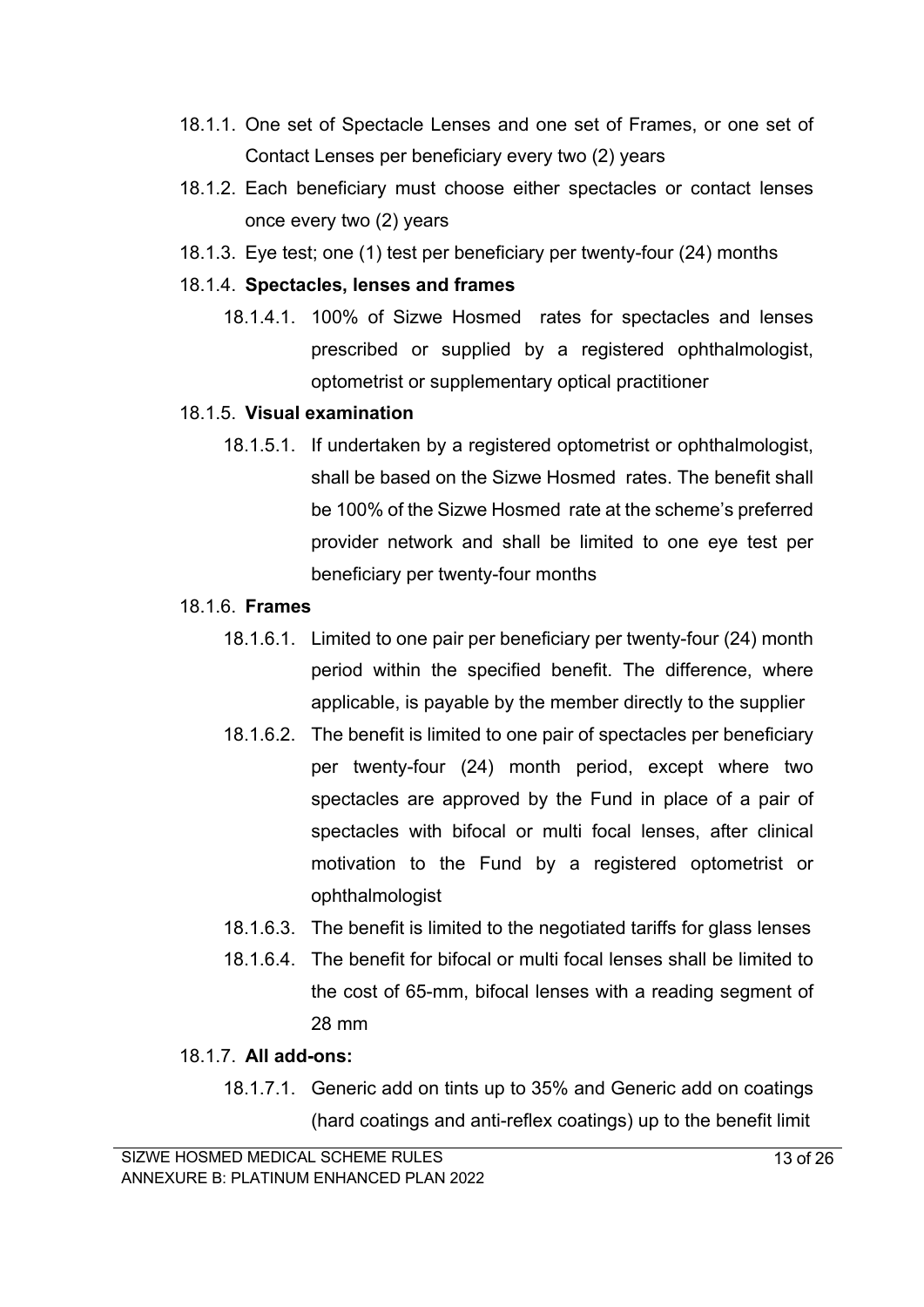- 18.1.7.2. Sunglasses and repairs to spectacles are excluded from benefits
- 18.1.7.3. Benefits shall not be granted for spectacles if a beneficiary has already received a benefit for contact lenses until twentyfour months has lapsed since the last claim
- 18.1.7.4. Each claim for lenses/ frames must be submitted together with the lens prescription

#### 18.1.8. **Contact lenses**

- 18.1.8.1. Benefit payable and subject to the specified benefit limits for Spectacles Lenses and frames described below.
- 18.1.8.2. 100% of the Scheme rate of clear contact lenses if prescribed by a registered optometrist, or supplementary optical practitioner in accordance with the approved tariff for these service providers. Provided that:
	- 18.1.8.2.1. The application by a member be motivated by a recommendation from a registered optometrist or ophthalmologist that contact lenses are clinically essential as determined by the lens prescription on clinical/medical grounds and approved by the Fund
- 18.1.8.3. The benefit sub-limit is limited to
	- 18.1.8.3.1. one pair of permanent contact lenses per beneficiary per twenty-four (24) months period, or
	- 18.1.8.3.2. twenty-four (24) pairs of monthly disposable contact lenses per twenty-four (24) month cycle or
	- 18.1.8.3.3. daily disposable contact lenses per beneficiary per twenty-four (24) month cycle.
	- 18.1.8.3.4. Additional benefits may be approved on medical/clinical grounds if approved by the Fund.
- 18.1.8.4. In cases where contact lenses are not clinically essential and worn at the election of the member, the benefit shall be limited to the equivalent of two single vision glass lenses of 65 mm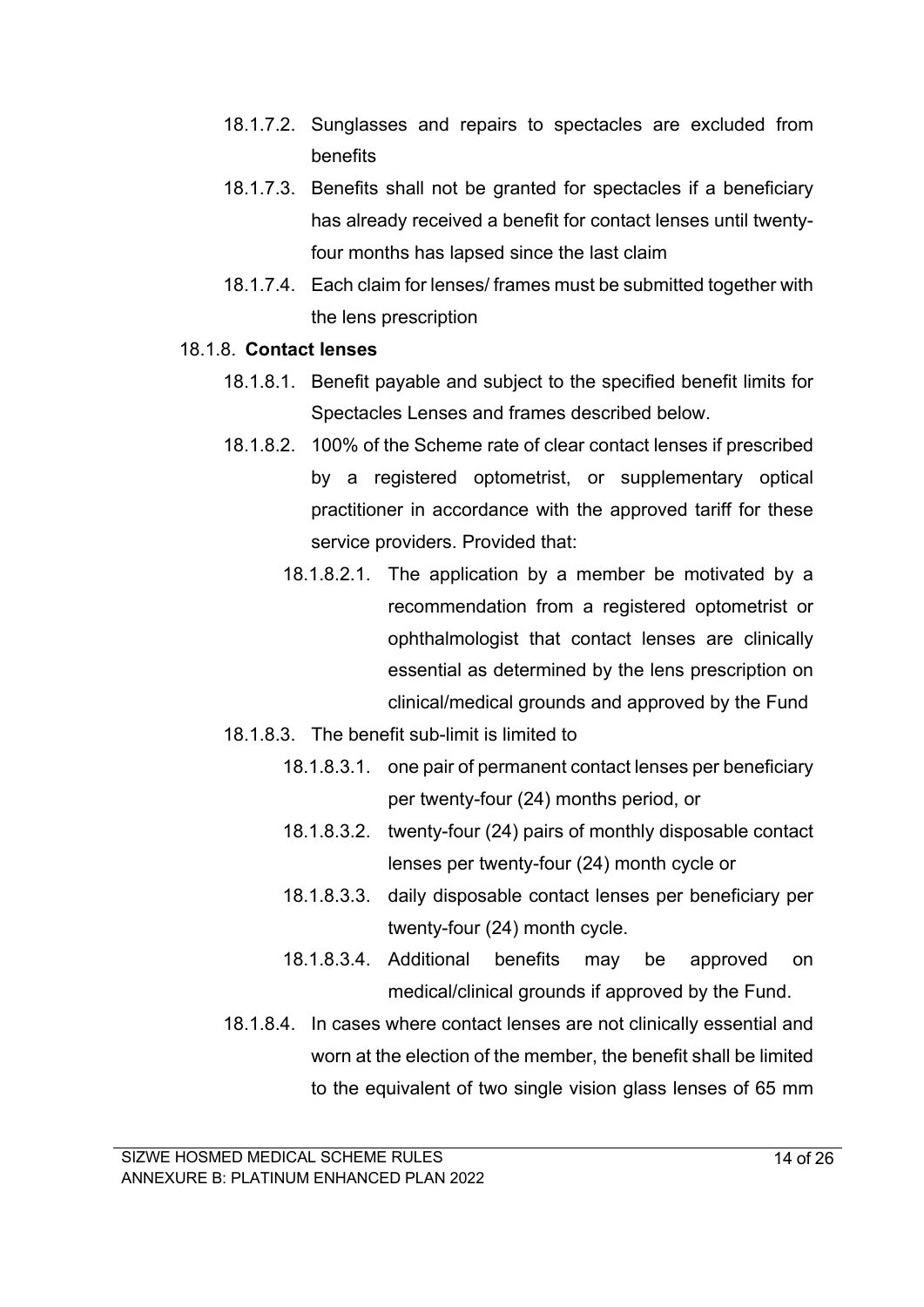and a sphere of 2 dioptres plus the benefit amount of the frame, plus the cost of a refraction as a combined benefit.

- 18.1.8.5. Benefit shall not be granted for contact lenses if a beneficiary has already received a pair of spectacles in a given twentyfour (24) month period.
- 18.1.8.6. Contact lens cleaning materials are excluded from benefits

#### 18.2. **Spectacles Lenses and frames combined limit**

18.2.1. The benefits have limits per member per family of 100% Sizwe Hosmed tariff

| <b>Benefit Description</b> | <b>Limit per Beneficiary</b> |
|----------------------------|------------------------------|
| <b>Frames</b>              | R959                         |
| <b>Single Focus Lenses</b> | R202 per lens                |
| <b>Bi-focal Lenses</b>     | R438 per lens                |
| Multi-focal lenses         | R804 per lens                |
| <b>Contact Lenses</b>      | R <sub>1738</sub>            |

18.2.2. Frames – 100% of the Sizwe Hosmed rate

18.2.3. Lens additions - subject to benefit cycle limit

### **19.DENTISTRY**

Dentistry benefits are subject to a Dental Benefit Management Programme. Benefits are subject to managed care protocols and managed care interventions which may include the requirement of treatment plans and/or radiographs prior to benefit application. Fund exclusions apply to dental benefits. Refer to Annexure C for a detailed list of Fund exclusions.

Radiology and pathology are subject to the conditions and limits stipulated hereunder and in paragraphs E.11 and E.12 respectively.

### 19.1. **Conservative dentistry**

100% Sizwe Hosmed rates subject to managed care protocols for the following benefits: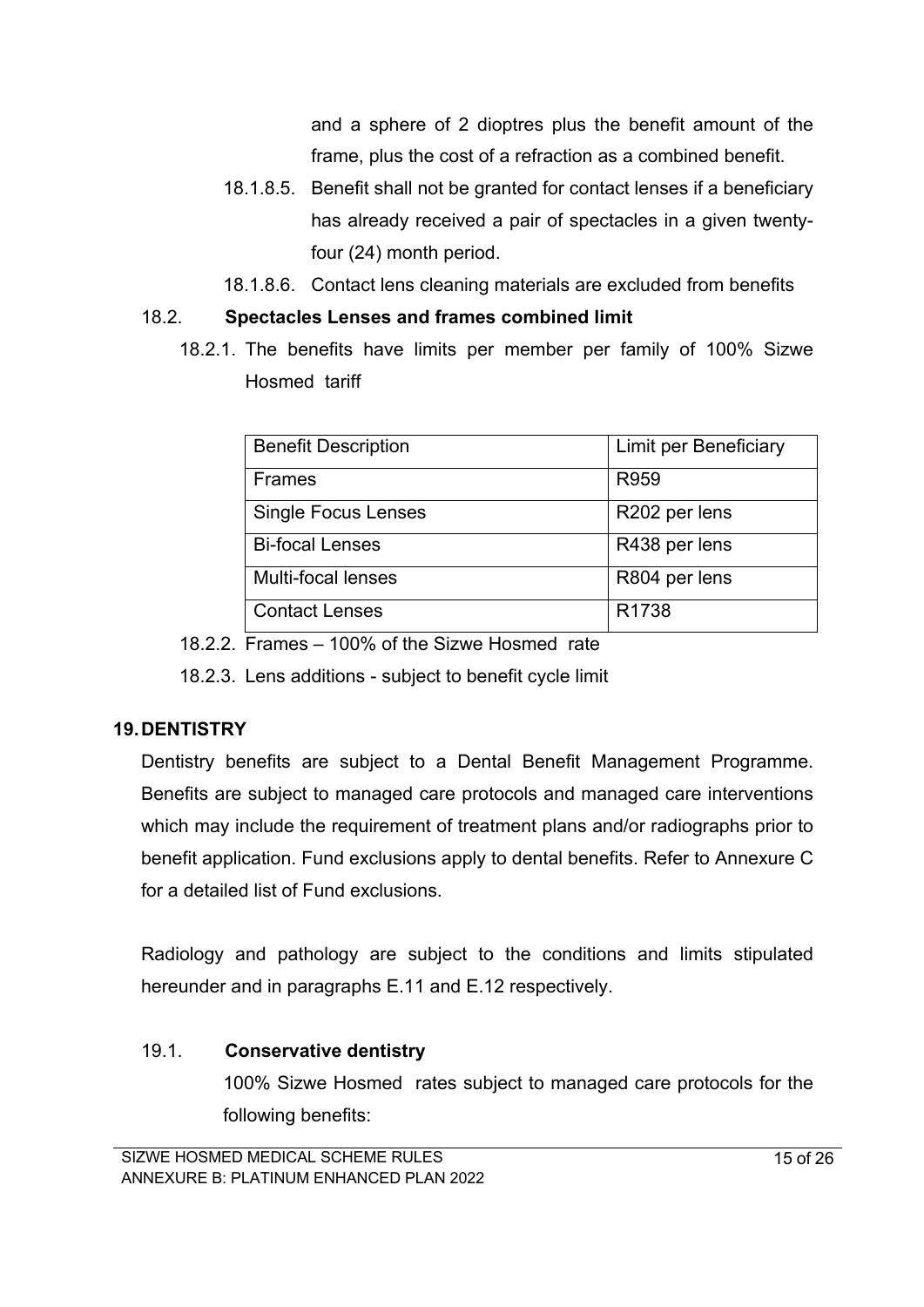- 19.1.1. Consultations: two (2) annual check-ups per beneficiary (once in six (6) months)
- 19.1.2. X-rays
	- 19.1.2.1. Intra-oral: benefit is subject to managed care protocols
	- 19.1.2.2. Extra-oral: one (1) per beneficiary in a three (3) year period
- 19.1.3. Preventative care: two (2) annual scale and polish treatments per beneficiary (once in 6 months)
- 19.1.4. Benefit for fissure sealants is limited to beneficiaries younger than 16 years of age
- 19.1.5. Benefit for fluoride is limited to beneficiaries from age 5 and younger than 13 years of age.
- 19.1.6. Fillings: once per tooth in 720 days
- 19.1.7. Extractions
- 19.1.8. Root canal treatment: Managed Care Protocols apply. Excludes wisdom teeth (3rd molars) and primary (milk) teeth
- 19.1.9. Plastic dentures:
	- 19.1.9.1. One (1) set of plastic dentures, full or partial (an upper and a lower) per beneficiary in a 4-year period, subject to preauthorisation

### 19.2. **Specialised Dentistry**

100% of Sizwe Hosmed rates, pre-authorisation (where indicated) and managed care protocols. If authorisation is obtained after the procedure or treatment has been done, a 20% co-payment will apply to all related claims.

- 19.2.1. Partial chrome cobalt dentures and associated laboratory costs:
	- 19.2.1.1. 2 partial frames (an upper and a lower) per beneficiary in a 5 year period, limited to 1 family member per year
- 19.2.2. Crowns and bridges and associated laboratory costs:
	- 19.2.2.1. Pre-authorisation is required.
	- 19.2.2.2. 1 crown per family per year
	- 19.2.2.3. Once per tooth in a 5-year period
	- 19.2.2.4. Subject to managed care protocols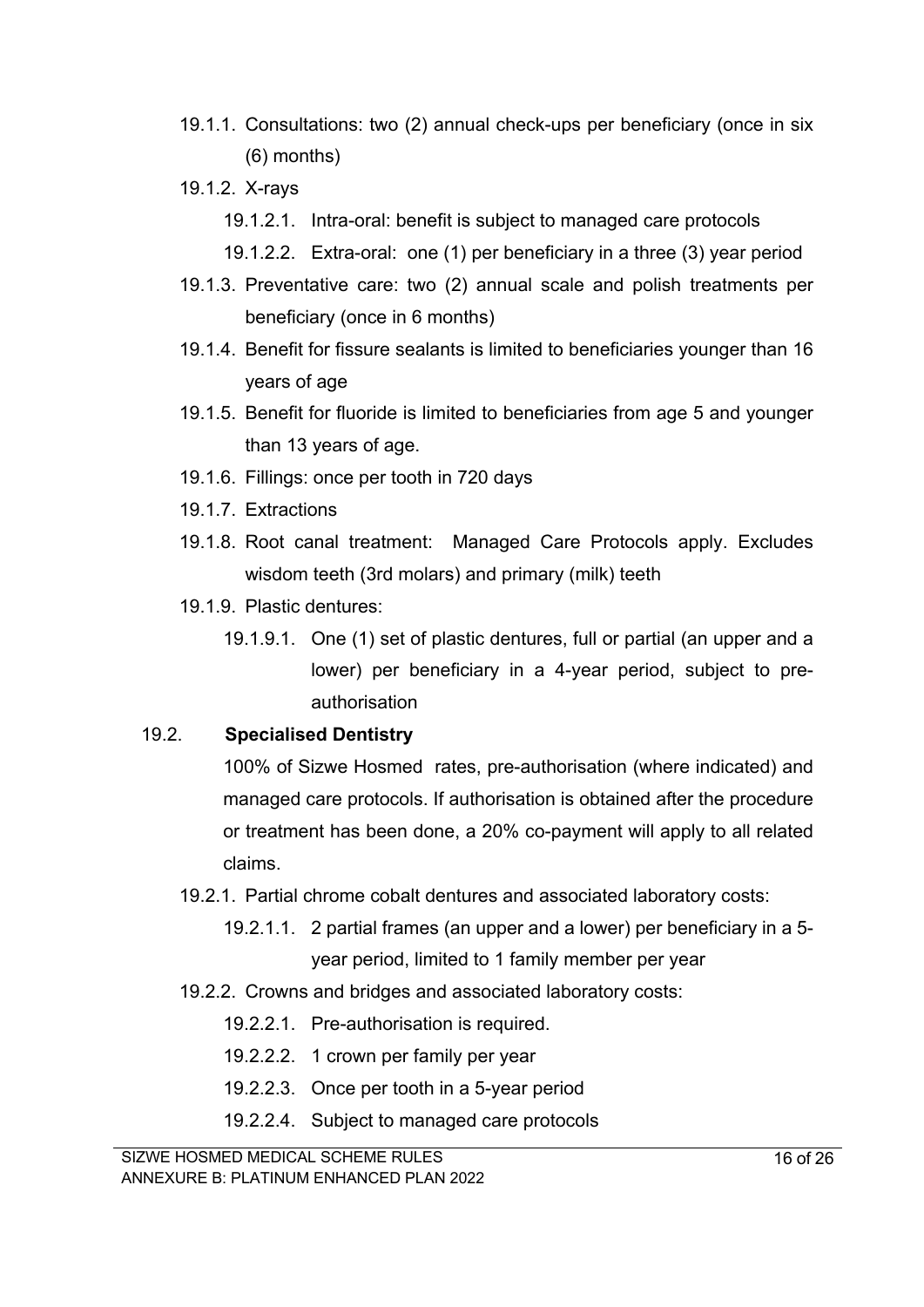- 19.2.3. Implants and associated laboratory costs: No benefit
- 19.2.4. Orthodontics and associated laboratory costs:
	- 19.2.4.1. Subject to managed care protocols.
	- 19.2.4.2. Pre-authorisation is required.
	- 19.2.4.3. A 35% co-payment is applicable.
	- 19.2.4.4. Benefit for fixed comprehensive treatment is limited to individuals from age 9 to younger than 18 years of age.
- 19.2.5. Periodontics:
	- 19.2.5.1. Subject to registration on the Periodontal Programme
	- 19.2.5.2. Limited to conservative, non-surgical therapy only (root planning)
	- 19.2.5.3. Surgical periodontics: No benefit
- 19.2.6. Maxillofacial surgery and oral pathology in the dental chair:
	- 19.2.6.1. 100% of the Sizwe Hosmed rate, subject to managed care protocols
	- 19.2.6.2. Benefit for Temporo-Mandibular Joint (TMJ) therapy is limited to non-surgical intervention/treatments.
	- 19.2.6.3. The claims for oral pathology procedures (cysts and biopsies, the surgical treatment of tumours of the jaw and soft tissue tumours) will only be covered if supported by a laboratory report that confirms diagnosis.

### 19.3. **Dental Hospitalisation**

- 19.3.1. In-hospital treatment:
	- 19.3.1.1. Pre-authorisation is required, subject to managed care protocols.
	- 19.3.1.2. A co-payment of R1 000 per hospital admission applies, if a member opts to go to a day clinic (discipline 76/77) instead of a hospital (discipline 57/58), subject to the availability of a day clinic in his demographic area.
	- 19.3.1.3. No funding will be granted without pre-authorisation except in the case of an emergency. If authorisation is obtained after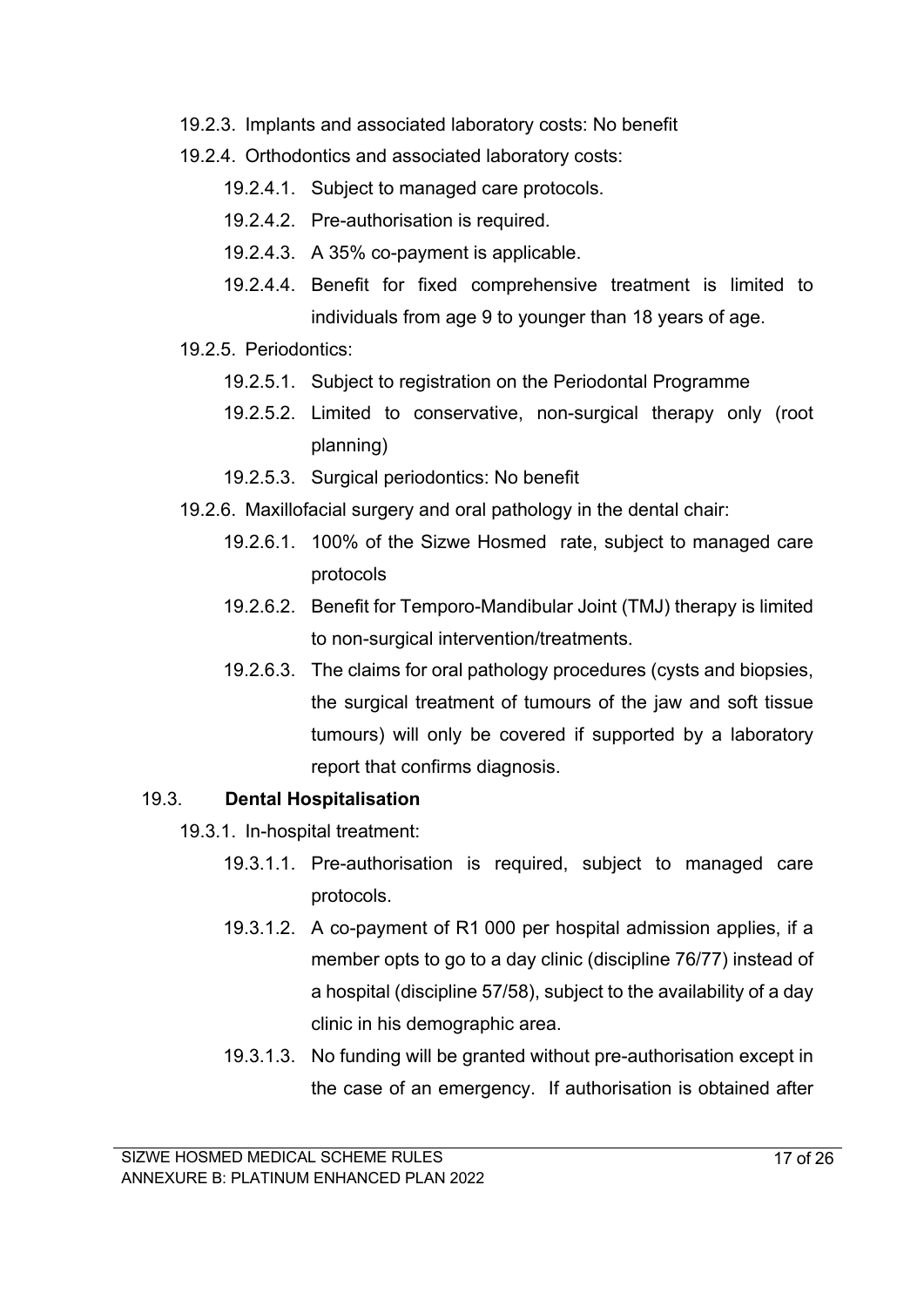the procedure has been done, a 20% co-payment will be applied on the hospital account.

- 19.3.1.4. General anaesthetic benefits are available for children under the age of 5 years for extensive dental treatment.
- 19.3.1.5. General anaesthetic benefits are available for the removal of impacted teeth.
- 19.3.1.6. Inhalation sedation in dental rooms:
	- 19.3.1.6.1. 100% of the Sizwe Hosmed rate; subject to managed care protocols
- 19.3.1.7. Moderate/deep sedation in dental rooms:
	- 19.3.1.7.1. 100% of the Sizwe Hosmed rate; subject to preauthorisation and managed care protocols.
	- 19.3.1.7.2. Limited to extensive dental treatment

### **20.HEARING AIDS**

- 20.1. 100% of Sizwe Hosmed rate, subject to an annual limit of R13 858 per family.
- 20.2. Only one hearing unit per beneficiary every three (3) years from date of acquisition and subject to pre-authorisation

### **21.ACQUIRED IMMUNE DEFICIENCY SYNDROME (HIV/AIDS)**

21.1. Refer to paragraph 2.15

### **22.AMBULANCE SERVICES**

- 22.1. 100% cost as authorized by the contracted service provider
- 22.2. Authorisation for emergency transportation should be obtained within 24 hours
- 22.3. If services are not pre-authorised through the preferred provider, claims will not qualify for payment.

## **23.NON-MOTORISED WHEELCHAIRS**

23.1. 100% Sizwe Hosmed rate with the following annual limit per family: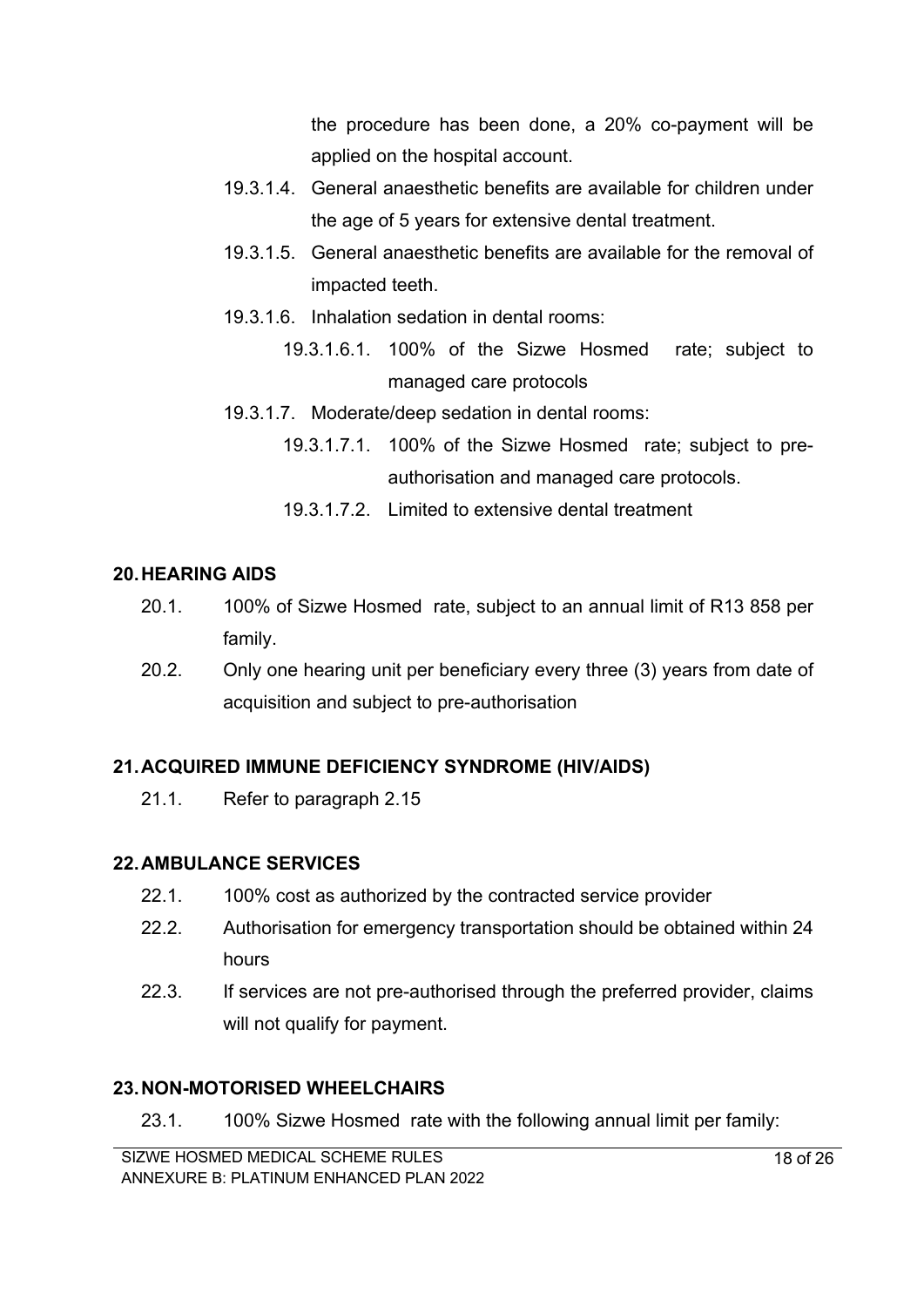- 23.1.1. Member with or without dependents: R3 634
- 23.2. Any wheelchair is payable once every 4 years, subject to the limits as stipulated above.
- 23.3. PMB applicable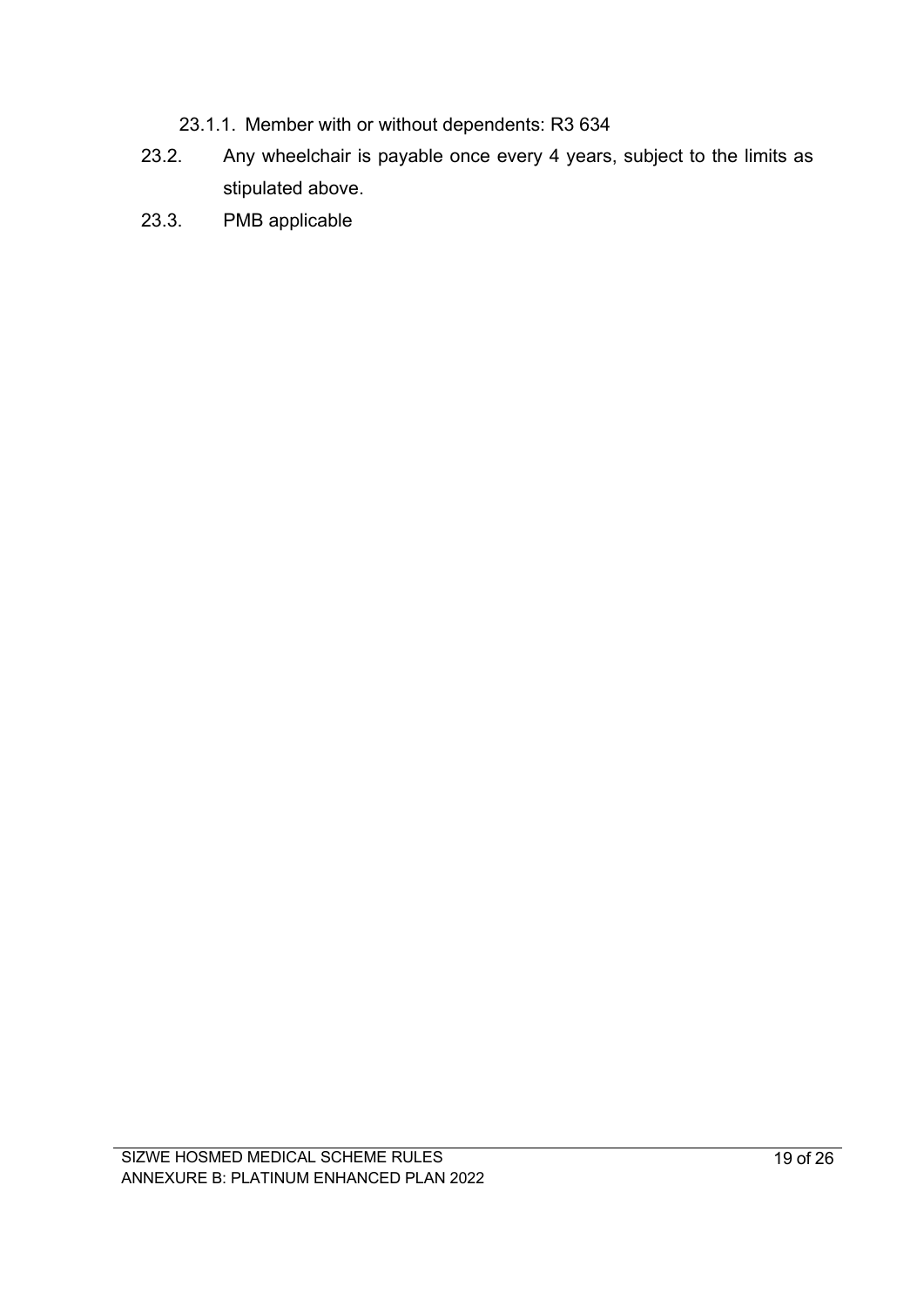## **E. IN-HOSPITAL BENEFITS**

#### 1. **HOSPITALISATION FOR PRESCRIBED MINIMUM BENEFITS**

- 1.1.PMBs consist of the provision of the diagnosis, treatment and care costs of:
	- 1.1.1. The Diagnostic and Treatment Pairs and
	- 1.1.2. Any emergency medical condition
- 1.2.The level of health care provided in the state sector shall be used as the benchmark when determining PMB level of care.
- 1.3.The interpretation of the PMBs shall follow the predominant Public Hospital practice, as outlined in the relevant provincial or national public hospital clinical protocols, where these exist.
- 1.4.PMBs are subject to Pre-authorisation, Minimum Benefit Package, Designated Service Providers (DSP) and Treatment Protocols;
- 1.5.PMBs are covered in accordance with the provisions of Regulations 8 of the Medical Schemes Act;
- 1.6.Care Plans (Chronic Treatment Plans) Benefit
	- 1.6.1. Follow up treatment plan benefit for chronic PMB conditions; these include follow up consultations, pathology tests and specialised tests relevant to specific PMB conditions as stipulated in paragraph E.1 but excluding additional PMBs (Depression and HRT). The benefit is subject to the number of consultations, and tests as per the schemes funding rules and protocols.

### **2. APPLICABLE CONDITIONS**

- 2.1.Hospitalisation Benefits are subject to pre-authorisation;
- 2.2.A co-payment of R1 500 is applicable if no authorization is obtained prior to admission except for emergencies
- 2.3.100% of negotiated tariff for accommodation in general ward, high care ward and intensive care unit;
- 2.4.100% of negotiated tariff for theatre fees;
- 2.5.100% of negotiated tariff for medicines, materials and hospital equipment and the transport of blood;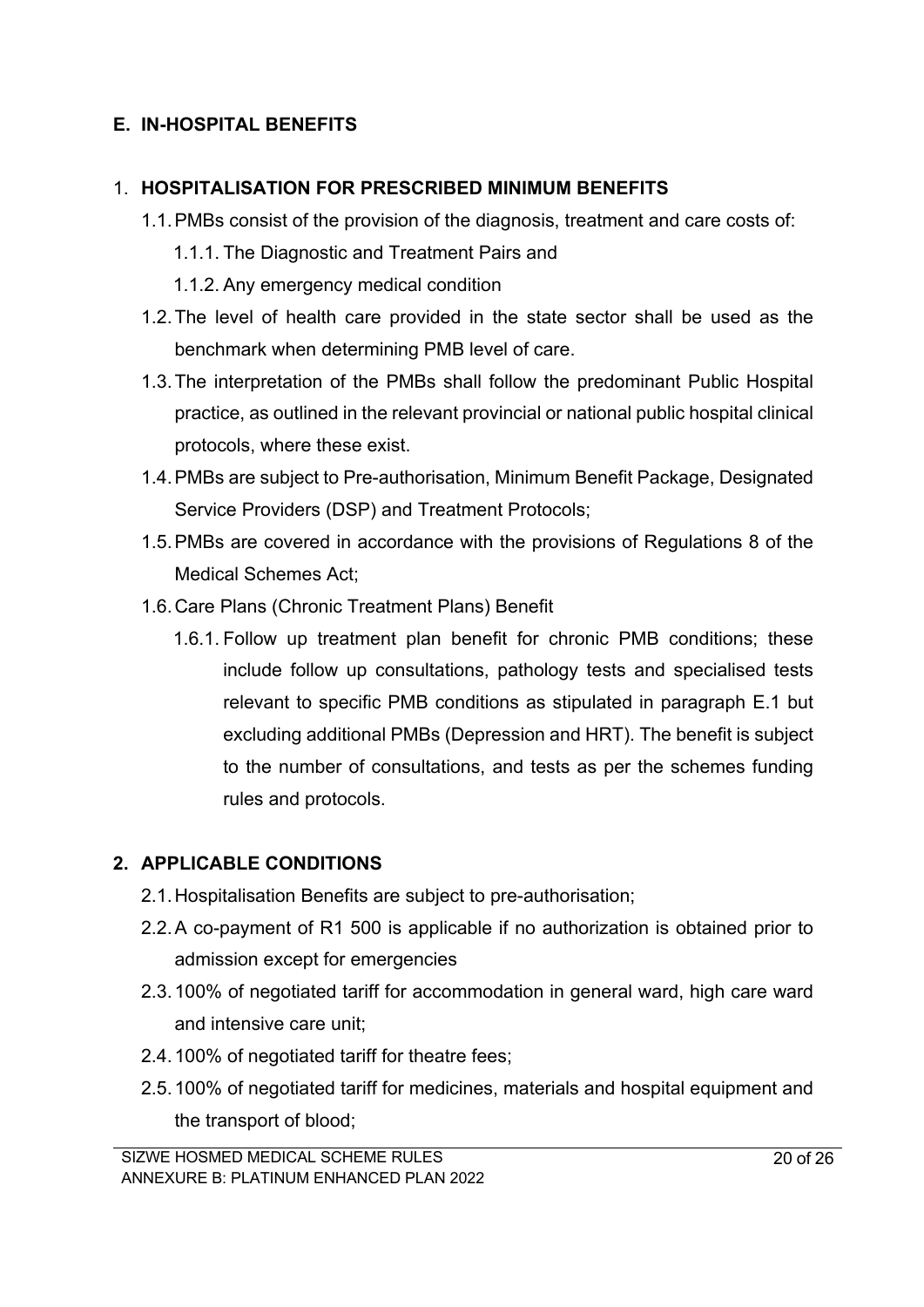- 2.6.Medicines given to a patient to take home limited to a supply of seven (7) days;
- 2.7.Overall hospital benefit includes rehabilitation and sub-acute care

## **3. ANNUAL LIMIT**

### 3.1.**Private Hospitals**

- 3.1.1. Subject to Pre-authorisation, and Managed Care Protocols.
- 3.1.2. Benefits have no limits and no specific Clinical limitations are applicable.
- 3.1.3. 100% cost for all PMB's where the negotiated rate is not applicable

## 3.2.**Private Hospitals – Outpatient Care**

- 3.2.1. 100% of the Sizwe Hosmed rate for out-patient services, materials and medicines at the negotiated tariffs.
- 3.2.2. 100% cost for all PMB's where the negotiated rate is not applicable

## 3.3.**Alternatives to Hospitalisation**

- 3.3.1. Subject to the hospital benefit management programme, disease management programme and the conditions and limits
- 3.3.2. 100% of negotiated rates for all service rendered by registered stepdown nursing. facilities, and rehabilitation centres.
- 3.3.3. Hospice at 100% of cost.
- 3.3.4. 100% Sizwe Hosmed rates for services rendered under Home Care in lieu of hospitalisation subject to managed care protocols and preferred provider arrangements

## **4. IN – HOSPITAL GENERAL PRACTITIONERS**

- 4.1.Subject to the Hospital Benefit Management Programme;
- 4.2.100% of the Sizwe Hosmed rate for consultations and visits by General Practitioners in Hospital.

## **5. IN – HOSPITAL MEDICAL SPECIALISTS**

- 5.1.Subject to the Hospital Benefit Management Programme
- 5.2.100% of the Sizwe Hosmed rate for consultations and visits by Medical Specialists in Hospital.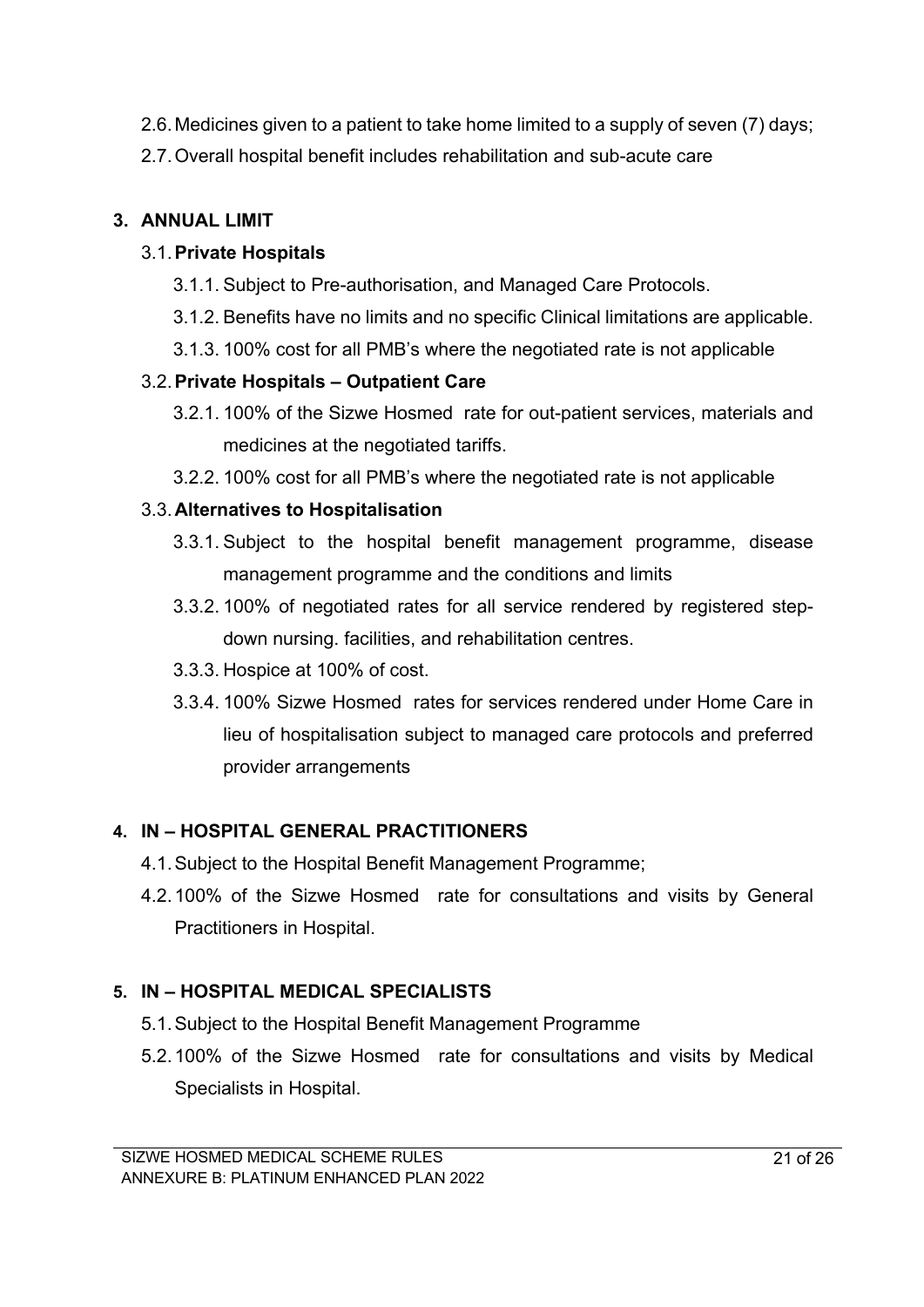#### **6. IN – HOSPITAL AUXILIARY SERVICES AND PHYSIOTHERAPY**

#### 6.1.**Auxiliary Services:**

- 6.1.1. Limited to the following: dietician, speech therapy, occupational therapy,
- 6.1.2. Subject to PMB, clinical protocols and pre-authorisation
- 6.1.3. 100% Sizwe Hosmed rates whilst hospitalised

#### 6.2.**Physiotherapy:**

6.2.1. 100% Sizwe Hosmed rates whilst hospitalised, subject to managed care protocols

### **7. MATERNITY**

#### 7.1.**Hospitalisation (Private Hospitals)**

- 7.1.1. Subject to the hospital benefit management programme and to the disease management programme and to the conditions and annual limits stipulated
- 7.1.2. 100% of cost for accommodation at general ward rates, theatre fees, labour ward fees, drugs, dressings, medicines and materials in a private or provincial hospital and 100% of the cost for drugs, dressings, medicines and materials supplied by a midwife.

#### 7.2.**Delivery**

7.2.1. 100% of the cost for the delivery by a general practitioner, medical specialist or midwife and materials supplied.

### 7.3.**Post-Natal Services and Midwifery**

- 7.3.1. Subject to the hospital or maternity benefit management programme and to the disease management programme.
- 7.3.2. 100% of the Sizwe Hosmed rate for post-natal care by a midwife or as an alternative to hospitalisation.

## **8. BLOOD TRANSFUSIONS AND BLOOD REPLACEMENT PRODUCTS:**

8.1.100% Sizwe Hosmed rates of blood transfusions and blood replacement products limited to PMBs.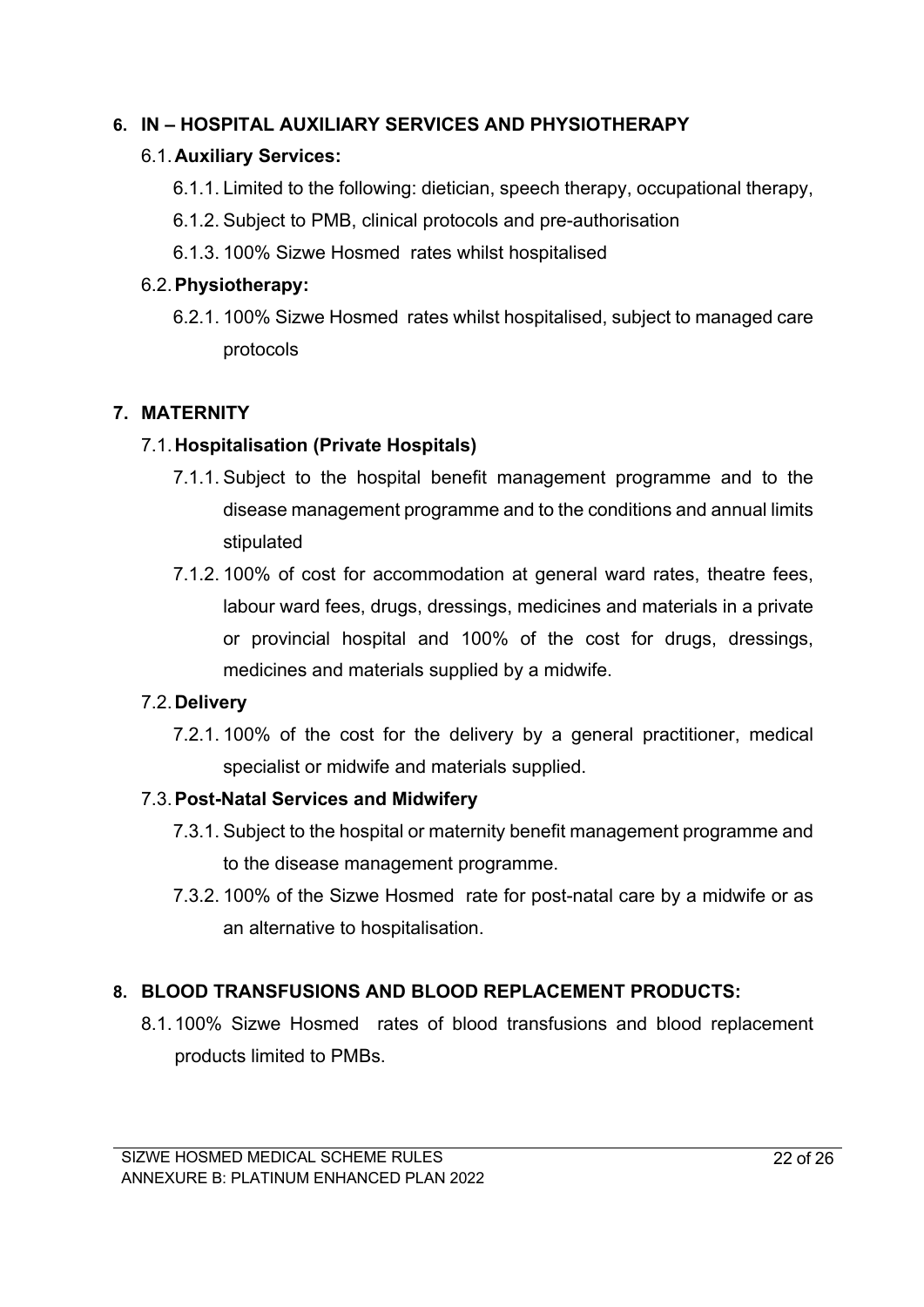#### **9. PROSTHESIS**

- 9.1.Subject to pre-authorisation, treatment protocols and Prescribed Minimum **Benefits**
- 9.2.Surgical and non-surgical: 100% of the cost of prosthesis subject to an annual limit of R49 279 per family within hospital limit as stipulated.

#### 9.3.**Internal Prosthesis**

9.3.1. Joints – hip and knee (partial and total)

- 9.3.1.1. Only one prosthesis and only one joint per year
- 9.3.2. Spine two (2) levels per year done in one procedure.
	- 9.3.2.1. Should more than two (2) spinal level be required, approval will be granted subject to managed care protocols
- 9.3.3. Cardiac (Pacemaker, internal defibrillators, grafts, valves)

9.3.3.1. Subject to benefits and PMB protocols apply

#### 9.4.**External Prosthesis**

9.4.1. Subject to benefit limit and PMB protocols apply

#### 9.5.**Stents**

9.5.1. Vascular stents – two stents per family per year

9.5.2. Cardiac stents – three stents per family per year

### 9.6.**Other**

9.6.1. Subject to benefit limit and PMB protocols apply

### 9.7.**Refractive Surgery Including Radial Keratotomy**

9.7.1. R7 290 per family per year

### **10. ONCOLOGY**

- 10.1. Oncology benefits subject to Pre-authorisation, Prescribed Minimum Benefit, and Treatment Protocols
- 10.2. 100% of the Sizwe Hosmed rate for consultations, visits, treatment, specialised radiology medication and 100% of the costs of materials used in radiotherapy and chemotherapy subject to Manged Care Protocols.
- 10.3. Benefit will pay at 80% of costs above R520 000 per beneficiary per year.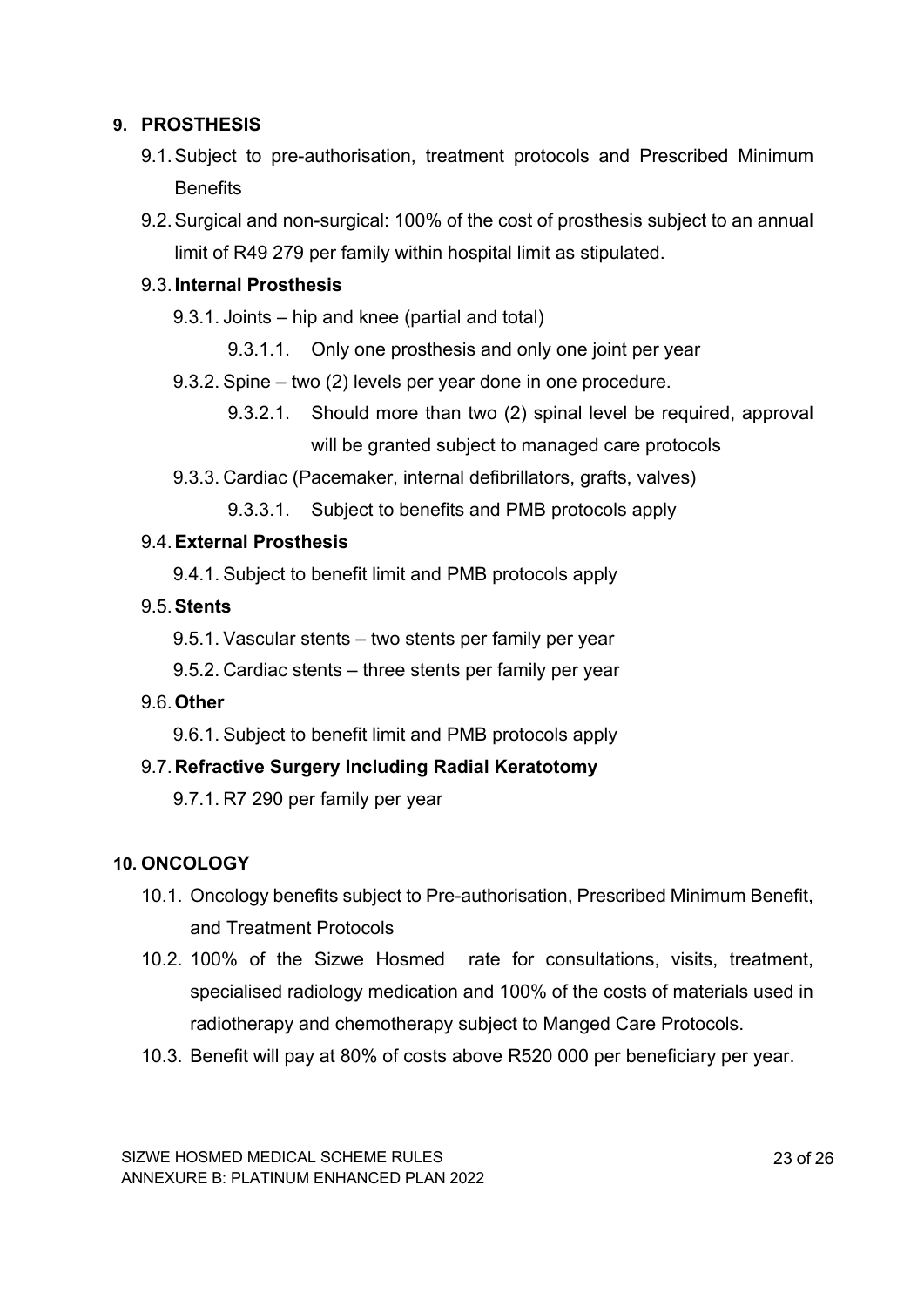### **11.RADIOLOGY AND RADIOGRAPHY**

Subject to benefit limit and PMB protocols apply

#### 11.1. **General Radiology:**

11.1.1. has no in-hospital limit but is subject to clinical protocols

#### 11.2. **Specialised Radiology:**

11.2.1. (MRI/CAT scan/Angiogram) subject to an overall combined in and out of hospital limit of R32 794 per family per year, pre-authorisation and managed care protocols

#### 11.3. **Interventional Radiology:**

11.3.1. Within hospital limit, subject to pre-authorisation and managed care protocols

### **12. PATHOLOGY**

- 12.1. Subject to the Hospital Benefit Management Programme and to the Disease Management Programme.
- 12.2. 100% of the Sizwe Hosmed rates for tests performed by a general practitioner or medical specialist
- 12.3. Pathology tests required for HIV/AIDS Management fall within the limit as stipulated under paragraph E.15

### **13.MENTAL HEALTH**

### 13.1. **Psychiatry Hospitalisation**

- 13.1.1. Limited to twenty-one (21) days per beneficiary per year. This benefit includes psychiatrist consultations and six (6) in hospital consultations by clinical psychologist – subject to PMBs.
- 13.1.2. Limited to R2 000 per day to a maximum value of R42 000
	- 13.1.3. Four (4) additional out of hospitals consultations in lieu of hospitalisation are allowed subject to managed care protocols

### 13.2. **Alcoholism, Drug Addiction, Narcotism**

13.2.1. Prescribed Minimum Benefits Subject to Pre-Authorisation, Minimum Benefit Package, and treatment protocols.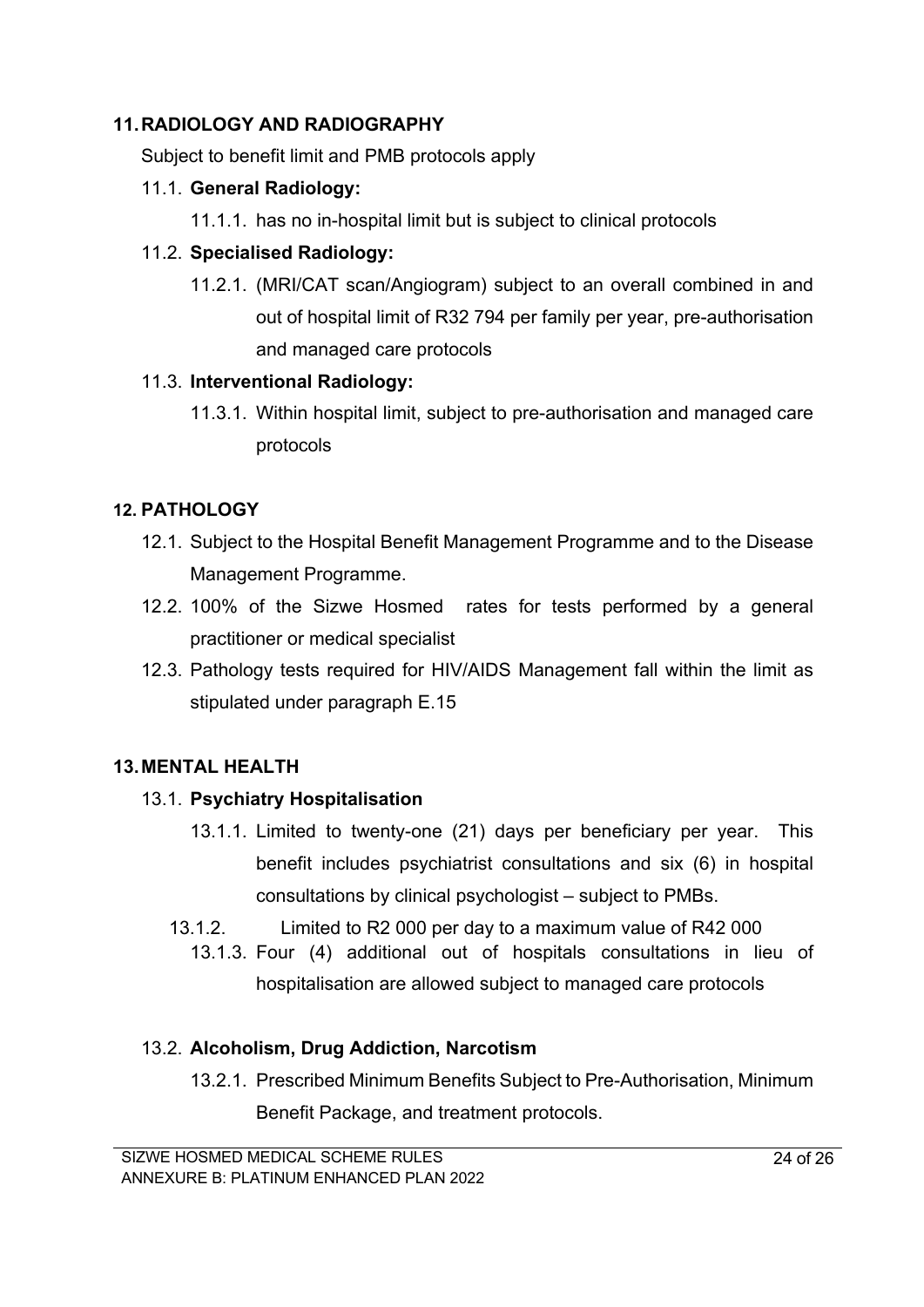13.2.2. Only three (3) days withdrawal treatment and twenty-one (21) days for rehabilitation at an appropriate facility.

### **14. ORGAN TRANSPLANT AND RENAL DIALYSIS**

#### 14.1. **Renal Dialysis**

14.1.1. Benefit is restricted to the requirements set out in the Prescribed Minimum Benefits at a designated service provider.

### 14.2. **Organ Transplant**

- 14.2.1. 100% of the Sizwe Hosmed rates of organ or transplantation thereof and cost of postoperative anti-rejection medicines required by the recipient.
- 14.2.2. Harvesting, transporting and donor fees are covered as part of PMB, even where a donor is not a Sizwe Hosmed member
- 14.2.3. Coverage for post-transplant complications beyond three months of surgery limited to the recipient
- 14.2.4. Only donors and organs from within the Republic of South Africa will be covered
- 14.2.5. Transplant Prescribed Minimum Benefits subject to Preauthorisation, Minimum Benefit Package, treatment protocols and Designated Service Providers

# **15. HUMAN IMMUNODIFFICIENCY VIRUS AND ACQUIRED IMMUNE DEFICIENCY SYNDROME (HIV/AIDS)**

- 15.1. HIV/AIDS as a PMB benefit is subjected to a Disease management program that the beneficiaries in need are encouraged to enrol for. In the event of hospitalisation for HIV/AIDS, Sizwe Hosmed Medical Fund will apply the protocols set out in paragraph E.1.
- 15.2. Sizwe Hosmed Medical Fund will pay the cost in full, subject to treatment protocols for any accredited provider of the services.
- 15.3. Benefits include counselling, prescribed medication, pathology tests and relevant consultations.